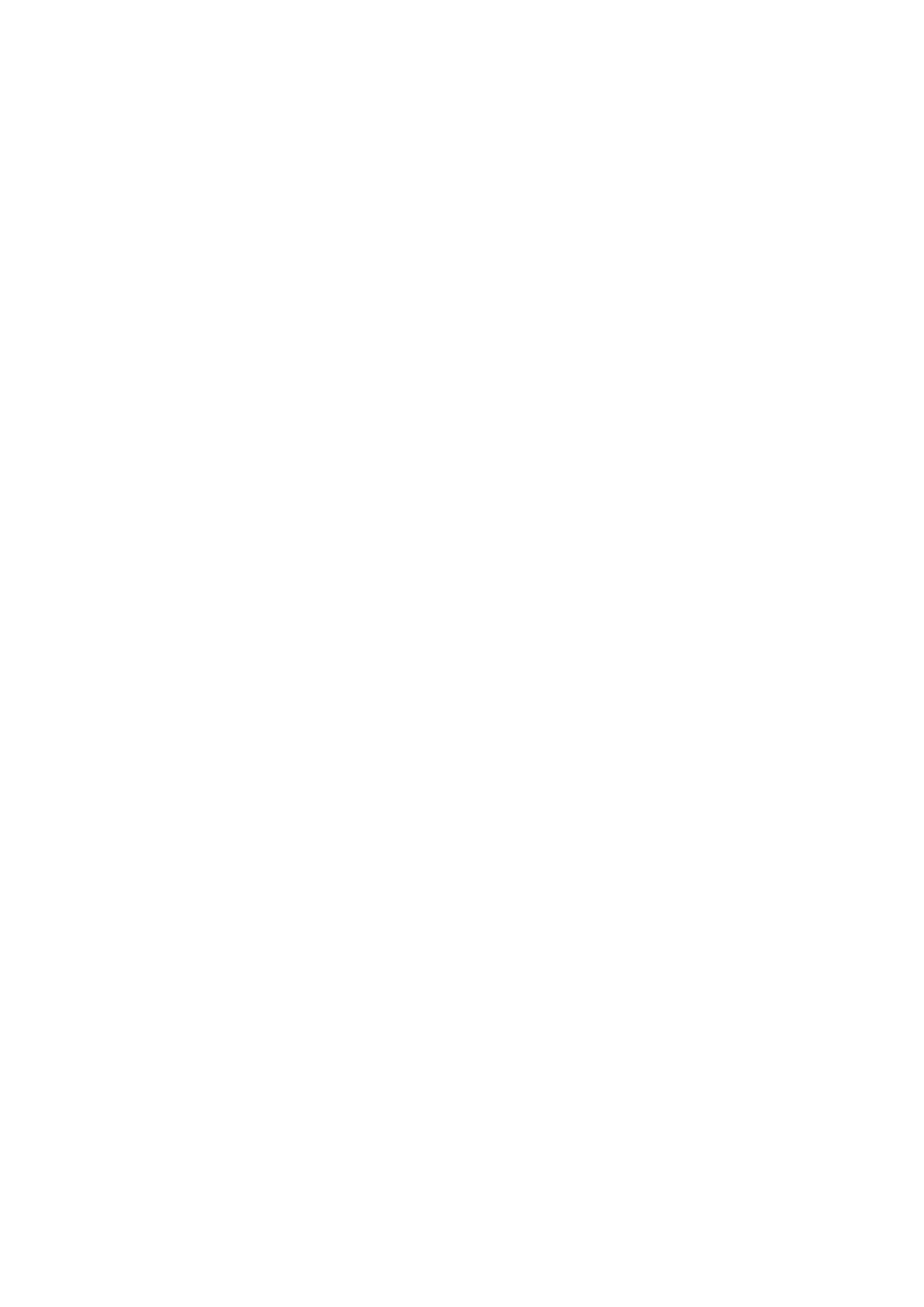#### **Table A-17.1. Absorbed doses to the breast of adults in the first year after the accident for Fukushima Prefecture (excluding evacuated areas)**

|                      | Average               | Estimated absorbed doses to the breast of adults $(mGy)$ |                     |                             |                              |           |         |       |        |
|----------------------|-----------------------|----------------------------------------------------------|---------------------|-----------------------------|------------------------------|-----------|---------|-------|--------|
| Municipality         | Population<br>in 2010 | deposition<br>density of<br>$^{137}Cs$ on                | External<br>(plume) | External<br>(ground)        | <i>Inhalation</i><br>(plume) | Ingestion |         | Total |        |
|                      | (persons)             | soil<br>$(Bq/m^2)$                                       | Mean                | Mean                        | Mean                         | Mean      | Mean    | 5%ile | 95%ile |
|                      |                       |                                                          |                     | <b>Fukushima Prefecture</b> |                              |           |         |       |        |
| Aizubange Machi      | 17918                 | 39 454                                                   | < 0.001             | 0.70                        | < 0.001                      | 0.015     | 0.72    | 0.38  | 1.2    |
| Aizumisato Machi     | 24 631                | 14 5 23                                                  | < 0.001             | 0.27                        | < 0.001                      | 0.015     | 0.29    | 0.16  | 0.48   |
| Aizuwakamatsu<br>Shi | 131 928               | 24 878                                                   | < 0.001             | 0.55                        | < 0.001                      | 0.015     | 0.56    | 0.30  | 0.93   |
| Asakawa Machi        | 7402                  | 23 748                                                   | 0.001               | 0.45                        | 0.001                        | 0.015     | 0.47    | 0.25  | 0.77   |
| Bandai Machi         | 4 2 9 3               | 22 201                                                   | < 0.001             | 0.47                        | < 0.001                      | 0.015     | 0.49    | 0.26  | 0.80   |
| Date Shi             | 69 963                | 147 228                                                  | 0.009               | 2.6                         | 0.008                        | 0.015     | 2.6     | 1.4   | 4.3    |
| Fukushima Shi        | 296 181               | 228 498                                                  | 0.007               | 3.9                         | 0.006                        | 0.015     | 3.9     | 2.1   | 6.5    |
| Furudono Machi       | 6 3 7 4               | 21 963                                                   | 0.003               | 0.40                        | 0.002                        | 0.015     | 0.42    | 0.23  | 0.70   |
| Hanawa Machi         | 10 663                | 19 9 76                                                  | 0.002               | 0.38                        | 0.002                        | 0.015     | 0.39    | 0.21  | 0.65   |
| Hinoemata Mura       | 696                   | 2 4 3 4                                                  | < 0.001             | 0.047                       | < 0.001                      | 0.015     | 0.061   | 0.033 | 0.10   |
| Hirata Mura          | 7595                  | 19 29 6                                                  | 0.002               | 0.38                        | 0.001                        | 0.015     | 0.40    | 0.21  | 0.66   |
| Inawashiro Machi     | 16 982                | 24 633                                                   | 0.001               | 0.44                        | 0.001                        | 0.015     | 0.45    | 0.24  | 0.74   |
| Ishikawa Machi       | 19 175                | 11789                                                    | 0.001               | 0.21                        | 0.001                        | 0.015     | 0.23    | 0.12  | 0.38   |
| Iwaki Shi            | 354 297               | 26 3 8 5                                                 | 0.010               | 0.78                        | 0.010                        | 0.015     | 0.81    | 0.43  | 1.3    |
| Izumizaki Mura       | 6949                  | 55 888                                                   | 0.001               | 0.98                        | 0.001                        | 0.015     | 1.0     | 0.53  | 1.6    |
| Kagamiishi Machi     | 13 651                | 56 530                                                   | 0.001               | 0.99                        | 0.001                        | 0.015     | 1.0     | 0.54  | 1.7    |
| Kaneyama Machi       | 2871                  | 3 1 6 1                                                  | < 0.001             | 0.051                       | < 0.001                      | 0.015     | 0.066   | 0.035 | 0.11   |
| Kawamata Machi       | 16 847                | 93 168                                                   | 0.005               | 1.6                         | 0.003                        | 0.015     | 1.7     | 0.89  | 2.8    |
| Kitakata Shi         | 55 824                | 20 684                                                   | < 0.001             | 0.40                        | < 0.001                      | 0.015     | 0.42    | 0.22  | 0.69   |
| Kitashiobara Mura    | 3791                  | 49 371                                                   | 0.001               | 0.89                        | < 0.001                      | 0.015     | 0.90    | 0.48  | 1.5    |
| Koori Machi          | 14 708                | 208 246                                                  | 0.011               | 3.5                         | 0.009                        | 0.015     | 3.5     | 1.9   | 5.8    |
| Koriyama Shi         | 341 781               | 162 070                                                  | 0.002               | $2.7\,$                     | 0.001                        | 0.015     | 2.7     | 1.5   | 4.5    |
| Kunimi Machi         | 9952                  | 88 661                                                   | 0.007               | 1.5                         | 0.006                        | 0.015     | 1.6     | 0.84  | 2.6    |
| Miharu Machi         | 17942                 | 83 919                                                   | 0.001               | 1.5                         | 0.001                        | 0.015     | 1.5     | 0.79  | 2.4    |
| Minamiaizu Machi     | 19896                 | 5 1 0 1                                                  | < 0.001             | 0.094                       | < 0.001                      | 0.015     | 0.11    | 0.06  | 0.18   |
| Minamisoma Shi       | 40 941                | 109 472                                                  | 0.044               | 1.9                         | 0.040                        | 0.015     | $2.0\,$ | 1.0   | 3.3    |
| Mishima Machi        | 2 2 1 3               | 13 560                                                   | < 0.001             | 0.25                        | < 0.001                      | 0.015     | 0.26    | 0.14  | 0.43   |
| Motomiya Shi         | 30 771                | 128 097                                                  | 0.001               | 2.2                         | 0.001                        | 0.015     | 2.2     | 1.2   | 3.6    |
| Nakajima Mura        | 4 8 6 5               | 25 332                                                   | 0.001               | 0.48                        | 0.001                        | 0.015     | 0.49    | 0.26  | 0.81   |
| Nihonmatsu Shi       | 63 751                | 197 153                                                  | 0.004               | 3.2                         | 0.003                        | 0.015     | 3.2     | 1.7   | 5.4    |
| Nishiaizu Machi      | 8 2 3 7               | 6 1 9 3                                                  | < 0.001             | 0.11                        | < 0.001                      | 0.015     | 0.12    | 0.066 | 0.20   |
| Nishigo Mura         | 18 615                | 96 014                                                   | 0.001               | 1.6                         | $0.001\,$                    | 0.015     | 1.6     | 0.87  | 2.7    |
| Ono Machi            | 11983                 | 21 4 34                                                  | 0.002               | 0.40                        | 0.002                        | 0.015     | 0.41    | 0.22  | 0.68   |
| Otama Mura           | 8 1 3 0               | 162 855                                                  | 0.002               | 2.7                         | 0.001                        | 0.015     | 2.7     | 1.5   | 4.6    |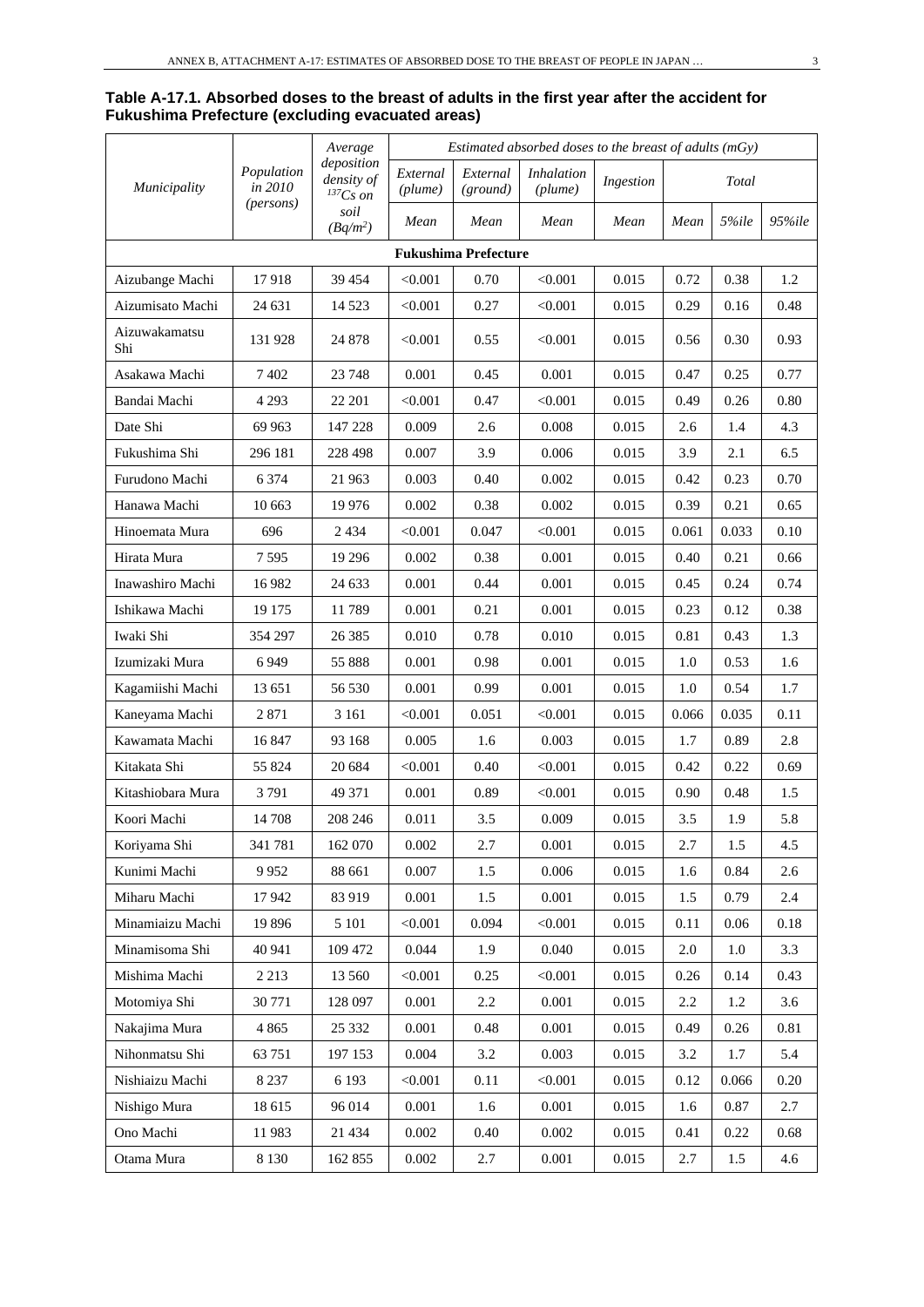|                 |                       | Average<br>deposition         |                     |                      | Estimated absorbed doses to the breast of adults $(mGy)$ |           |      |       |            |
|-----------------|-----------------------|-------------------------------|---------------------|----------------------|----------------------------------------------------------|-----------|------|-------|------------|
| Municipality    | Population<br>in 2010 | density of<br>${}^{137}Cs$ on | External<br>(plume) | External<br>(ground) | <i>Inhalation</i><br>(plume)                             | Ingestion |      | Total |            |
|                 | ( <i>persons</i> )    | soil<br>$(Bq/m^2)$            | Mean                | Mean                 | Mean                                                     | Mean      | Mean | 5%ile | $95\%$ ile |
| Samegawa Mura   | 4 2 5 9               | 21 14 6                       | 0.002               | 0.41                 | 0.001                                                    | 0.015     | 0.43 | 0.23  | 0.71       |
| Shimogo Machi   | 7010                  | 3 3 7 6                       | < 0.001             | 0.21                 | < 0.001                                                  | 0.015     | 0.22 | 0.12  | 0.37       |
| Shinchi Machi   | 9039                  | 55 233                        | 0.017               | 0.99                 | 0.015                                                    | 0.015     | 1.0  | 0.55  | 1.7        |
| Shirakawa Shi   | 66 544                | 71 676                        | 0.001               | 1.3                  | 0.001                                                    | 0.015     | 1.4  | 0.73  | 2.3        |
| Showa Mura      | 1632                  | 12 200                        | < 0.001             | 0.22                 | < 0.001                                                  | 0.015     | 0.24 | 0.13  | 0.39       |
| Soma Shi        | 38 187                | 54 612                        | 0.023               | 0.96                 | 0.021                                                    | 0.015     | 1.0  | 0.54  | 1.7        |
| Sukagawa Shi    | 78819                 | 73 261                        | 0.001               | 1.3                  | 0.001                                                    | 0.015     | 1.3  | 0.69  | 2.2        |
| Tadami Machi    | 5 2 7 7               | 5 3 1 1                       | < 0.001             | 0.13                 | < 0.001                                                  | 0.015     | 0.15 | 0.08  | 0.24       |
| Tamakawa Mura   | 7 2 9 5               | 15751                         | 0.001               | 0.29                 | 0.001                                                    | 0.015     | 0.30 | 0.16  | 0.50       |
| Tamura Shi      | 40231                 | 34945                         | 0.002               | 0.63                 | 0.002                                                    | 0.015     | 0.65 | 0.35  | 1.1        |
| Tanagura Machi  | 15 702                | 45 108                        | 0.003               | 0.78                 | 0.002                                                    | 0.015     | 0.80 | 0.43  | 1.3        |
| Ten-ei Mura     | 6589                  | 115 367                       | 0.002               | 1.9                  | 0.001                                                    | 0.015     | 1.9  | 1.0   | 3.2        |
| Yabuki Machi    | 18 688                | 33 530                        | 0.001               | 0.64                 | < 0.001                                                  | 0.015     | 0.65 | 0.35  | 1.1        |
| Yamatsuri Machi | 6821                  | 6 3 2 4                       | < 0.001             | 0.30                 | < 0.001                                                  | 0.015     | 0.31 | 0.17  | 0.51       |
| Yanaizu Machi   | 4 2 6 3               | 12 9 95                       | < 0.001             | 0.24                 | < 0.001                                                  | 0.015     | 0.25 | 0.13  | 0.41       |
| Yugawa Mura     | 3455                  | 37 400                        | < 0.001             | 0.68                 | < 0.001                                                  | 0.015     | 0.69 | 0.37  | 1.1        |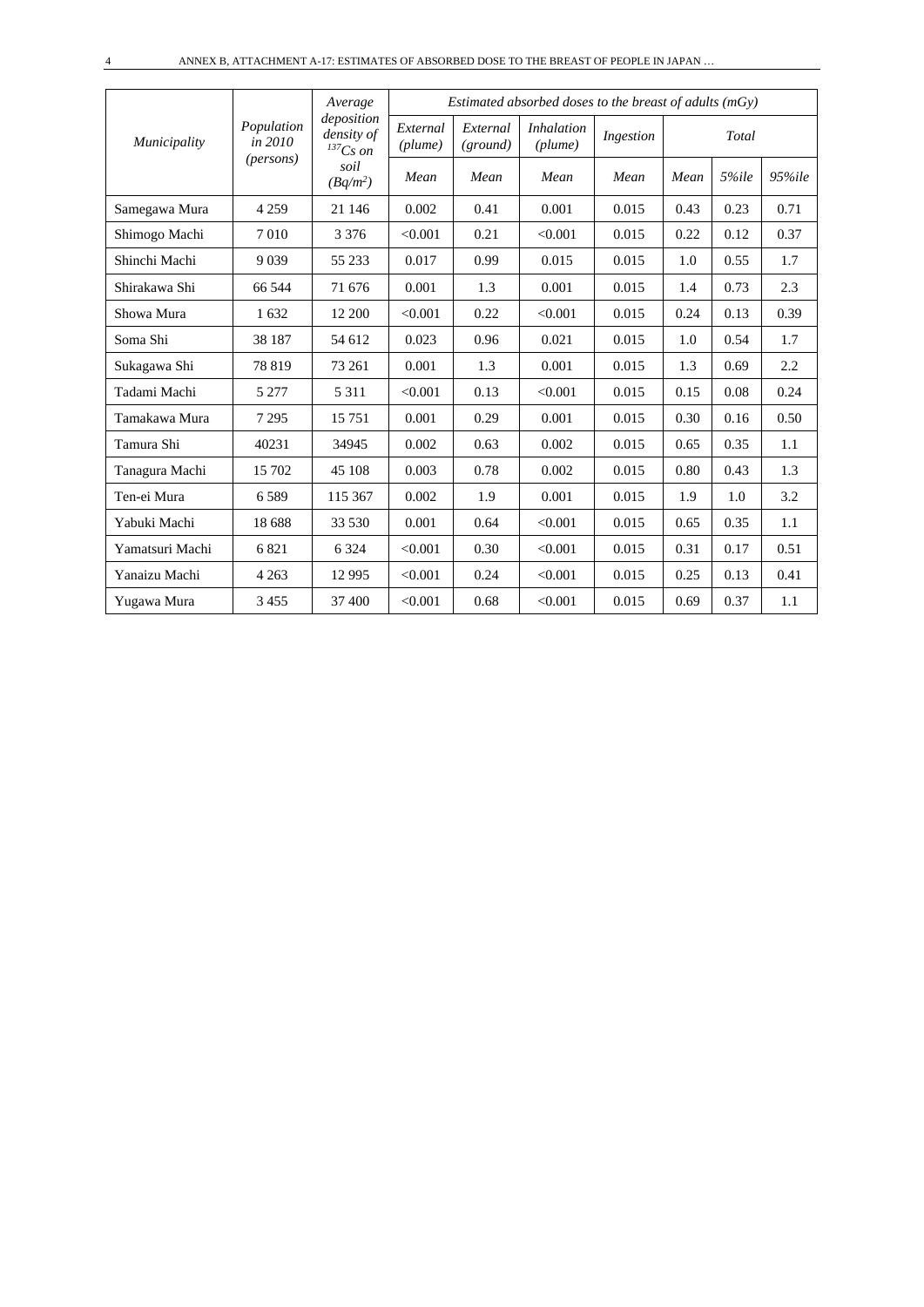#### **Table A-17.2. Absorbed doses to the breast of 10-year-old children in the first year after the accident for Fukushima Prefecture (excluding evacuated areas)**

|                      |                       | Average                                   | Estimated absorbed doses to the breast of $10$ -year-old children (mGy) |                             |                              |           |       |       |            |  |
|----------------------|-----------------------|-------------------------------------------|-------------------------------------------------------------------------|-----------------------------|------------------------------|-----------|-------|-------|------------|--|
| <i>Municipality</i>  | Population<br>in 2010 | deposition<br>density of<br>$^{137}Cs$ on | External<br>(plume)                                                     | External<br>(ground)        | <i>Inhalation</i><br>(plume) | Ingestion |       | Total |            |  |
|                      | (persons)             | soil<br>$(Bq/m^2)$                        | Mean                                                                    | Mean                        | Mean                         | Mean      | Mean  | 5%ile | $95\%$ ile |  |
|                      |                       |                                           |                                                                         | <b>Fukushima Prefecture</b> |                              |           |       |       |            |  |
| Aizubange Machi      | 17918                 | 39 454                                    | < 0.001                                                                 | 0.80                        | < 0.001                      | 0.009     | 0.81  | 0.43  | 1.3        |  |
| Aizumisato Machi     | 24 631                | 14 5 23                                   | < 0.001                                                                 | 0.31                        | < 0.001                      | 0.009     | 0.32  | 0.17  | 0.53       |  |
| Aizuwakamatsu<br>Shi | 131 928               | 24 878                                    | < 0.001                                                                 | 0.62                        | < 0.001                      | 0.009     | 0.63  | 0.34  | 1.0        |  |
| Asakawa Machi        | 7 402                 | 23 748                                    | 0.001                                                                   | 0.51                        | 0.001                        | 0.009     | 0.52  | 0.28  | 0.86       |  |
| Bandai Machi         | 4 2 9 3               | 22 201                                    | < 0.001                                                                 | 0.53                        | < 0.001                      | 0.009     | 0.54  | 0.29  | 0.90       |  |
| Date Shi             | 69 963                | 147 228                                   | 0.010                                                                   | 2.89                        | 0.006                        | 0.009     | 2.9   | 1.6   | 4.8        |  |
| Fukushima Shi        | 296 181               | 228 498                                   | 0.008                                                                   | 4.4                         | 0.005                        | 0.009     | 4.4   | 2.4   | 7.3        |  |
| Furudono Machi       | 6 3 7 4               | 21 963                                    | 0.003                                                                   | 0.46                        | 0.002                        | 0.009     | 0.47  | 0.25  | 0.78       |  |
| Hanawa Machi         | 10 663                | 19 976                                    | 0.002                                                                   | 0.43                        | 0.001                        | 0.009     | 0.44  | 0.24  | 0.72       |  |
| Hinoemata Mura       | 696                   | 2 4 3 4                                   | < 0.001                                                                 | 0.053                       | < 0.001                      | 0.009     | 0.062 | 0.033 | 0.10       |  |
| Hirata Mura          | 7595                  | 19 29 6                                   | 0.002                                                                   | 0.43                        | 0.001                        | 0.009     | 0.44  | 0.24  | 0.73       |  |
| Inawashiro Machi     | 16 982                | 24 633                                    | 0.001                                                                   | 0.49                        | 0.001                        | 0.009     | 0.50  | 0.27  | 0.83       |  |
| Ishikawa Machi       | 19 175                | 11789                                     | 0.001                                                                   | 0.24                        | < 0.001                      | 0.009     | 0.25  | 0.14  | 0.42       |  |
| Iwaki Shi            | 354 297               | 26 38 5                                   | 0.011                                                                   | 0.88                        | 0.007                        | 0.009     | 0.91  | 0.49  | 1.5        |  |
| Izumizaki Mura       | 6949                  | 55 888                                    | 0.001                                                                   | 1.1                         | 0.001                        | 0.009     | 1.1   | 0.60  | 1.8        |  |
| Kagamiishi Machi     | 13 651                | 56 530                                    | 0.001                                                                   | 1.1                         | 0.001                        | 0.009     | 1.1   | 0.61  | 1.9        |  |
| Kaneyama Machi       | 2871                  | 3 1 6 1                                   | $< \!\! 0.001$                                                          | 0.058                       | < 0.001                      | 0.009     | 0.068 | 0.036 | 0.11       |  |
| Kawamata Machi       | 16847                 | 93 168                                    | 0.005                                                                   | 1.9                         | 0.003                        | 0.009     | 1.9   | 1.0   | 3.1        |  |
| Kitakata Shi         | 55 824                | 20 684                                    | < 0.001                                                                 | 0.46                        | < 0.001                      | 0.009     | 0.46  | 0.25  | 0.77       |  |
| Kitashiobara Mura    | 3791                  | 49 371                                    | 0.001                                                                   | 1.0                         | < 0.001                      | 0.009     | 1.0   | 0.55  | 1.7        |  |
| Koori Machi          | 14 708                | 208 246                                   | 0.012                                                                   | 3.9                         | 0.007                        | 0.009     | 3.9   | 2.1   | 6.5        |  |
| Koriyama Shi         | 341 781               | 162 070                                   | 0.002                                                                   | 3.1                         | 0.001                        | 0.009     | 3.1   | 1.7   | 5.1        |  |
| Kunimi Machi         | 9952                  | 88 661                                    | 0.007                                                                   | 1.7                         | 0.004                        | 0.009     | 1.8   | 1.0   | 2.9        |  |
| Miharu Machi         | 17942                 | 83 919                                    | 0.001                                                                   | 1.6                         | 0.001                        | 0.009     | 1.7   | 0.9   | 2.7        |  |
| Minamiaizu Machi     | 19896                 | 5 1 0 1                                   | < 0.001                                                                 | 0.11                        | < 0.001                      | 0.009     | 0.12  | 0.06  | 0.19       |  |
| Minamisoma Shi       | 40 941                | 109 472                                   | 0.047                                                                   | $2.1$                       | 0.029                        | 0.009     | 2.2   | 1.2   | 3.6        |  |
| Mishima Machi        | 2 2 1 3               | 13 560                                    | < 0.001                                                                 | 0.28                        | < 0.001                      | 0.009     | 0.29  | 0.15  | 0.47       |  |
| Motomiya Shi         | 30 771                | 128 097                                   | 0.002                                                                   | 2.4                         | 0.001                        | 0.009     | 2.5   | 1.3   | 4.1        |  |
| Nakajima Mura        | 4 8 6 5               | 25 332                                    | 0.001                                                                   | 0.54                        | < 0.001                      | 0.009     | 0.55  | 0.30  | 0.91       |  |
| Nihonmatsu Shi       | 63 751                | 197 153                                   | 0.004                                                                   | 3.6                         | 0.002                        | 0.009     | 3.7   | 2.0   | 6.1        |  |
| Nishiaizu Machi      | 8 2 3 7               | 6 1 9 3                                   | < 0.001                                                                 | 0.12                        | < 0.001                      | 0.009     | 0.13  | 0.07  | 0.22       |  |
| Nishigo Mura         | 18 615                | 96 014                                    | $0.001\,$                                                               | 1.8                         | $0.001\,$                    | 0.009     | 1.8   | 1.0   | 3.0        |  |
| Ono Machi            | 11983                 | 21 4 34                                   | 0.002                                                                   | 0.45                        | 0.001                        | 0.009     | 0.46  | 0.25  | 0.76       |  |
| Otama Mura           | 8 1 3 0               | 162 855                                   | 0.002                                                                   | 3.1                         | 0.001                        | 0.009     | 3.10  | 1.67  | 5.1        |  |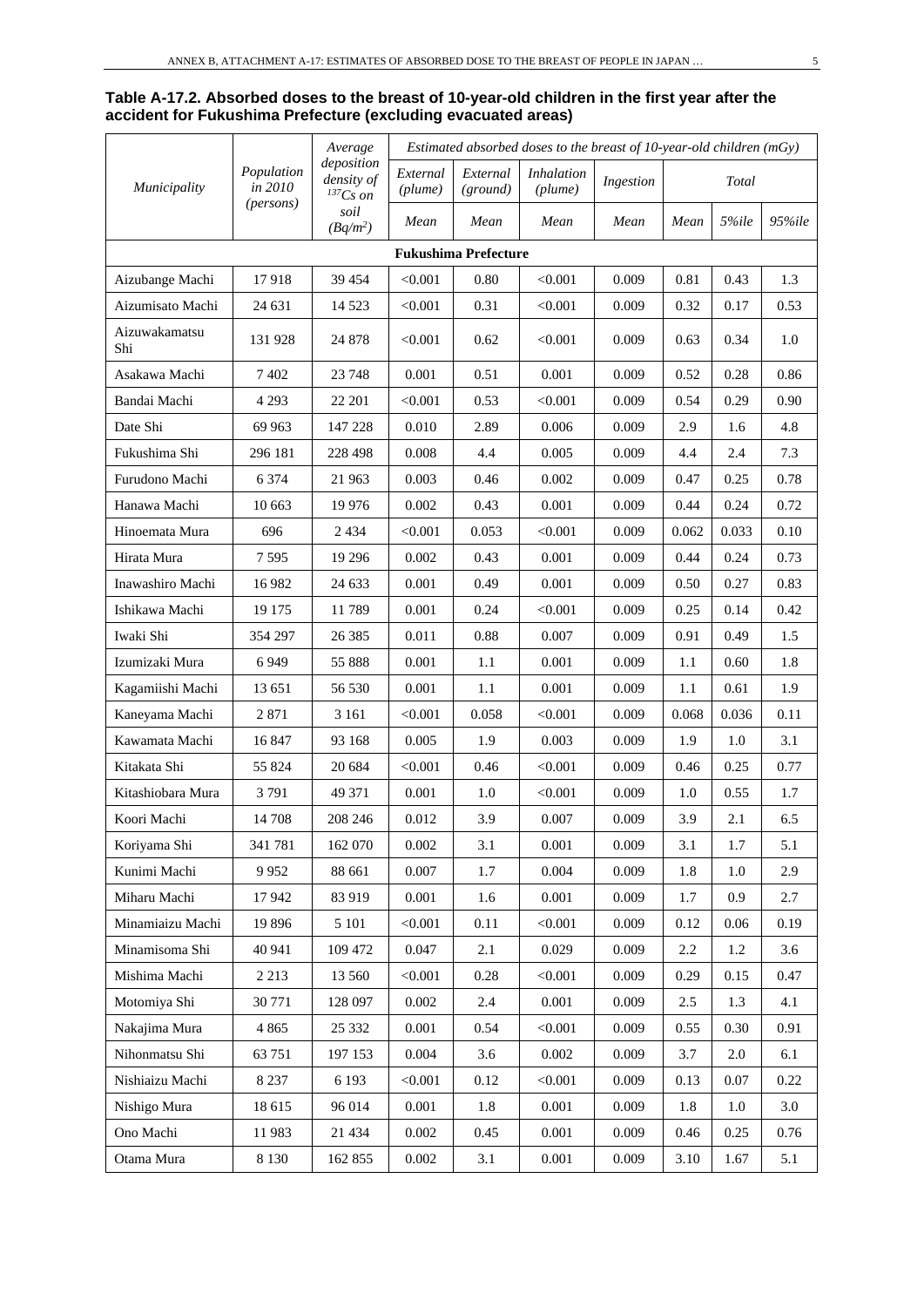|                 |                       | Average                                     |                     |                      | Estimated absorbed doses to the breast of 10-year-old children $(mGy)$ |           |      |       |            |
|-----------------|-----------------------|---------------------------------------------|---------------------|----------------------|------------------------------------------------------------------------|-----------|------|-------|------------|
| Municipality    | Population<br>in 2010 | deposition<br>density of<br>${}^{137}Cs$ on | External<br>(plume) | External<br>(ground) | <i>Inhalation</i><br>(plume)                                           | Ingestion |      | Total |            |
|                 | ( <i>persons</i> )    | soil<br>$(Bq/m^2)$                          | Mean                | Mean                 | Mean                                                                   | Mean      | Mean | 5%ile | $95\%$ ile |
| Samegawa Mura   | 4 2 5 9               | 21 14 6                                     | 0.002               | 0.47                 | 0.001                                                                  | 0.009     | 0.48 | 0.26  | 0.79       |
| Shimogo Machi   | 7010                  | 3 3 7 6                                     | < 0.001             | 0.24                 | < 0.001                                                                | 0.009     | 0.25 | 0.13  | 0.41       |
| Shinchi Machi   | 9039                  | 55 233                                      | 0.018               | 1.1                  | 0.011                                                                  | 0.009     | 1.2  | 0.62  | 1.9        |
| Shirakawa Shi   | 66 544                | 71 676                                      | 0.002               | 1.5                  | 0.001                                                                  | 0.009     | 1.5  | 0.82  | 2.5        |
| Showa Mura      | 1632                  | 12 200                                      | < 0.001             | 0.25                 | < 0.001                                                                | 0.009     | 0.26 | 0.14  | 0.43       |
| Soma Shi        | 38 187                | 54 612                                      | 0.025               | 1.1                  | 0.015                                                                  | 0.009     | 1.1  | 0.60  | 1.9        |
| Sukagawa Shi    | 78819                 | 73 261                                      | 0.001               | 1.4                  | 0.001                                                                  | 0.009     | 1.5  | 0.78  | 2.4        |
| Tadami Machi    | 5 2 7 7               | 5 3 1 1                                     | < 0.001             | 0.15                 | < 0.001                                                                | 0.009     | 0.16 | 0.09  | 0.26       |
| Tamakawa Mura   | 7 2 9 5               | 15 751                                      | 0.001               | 0.33                 | < 0.001                                                                | 0.009     | 0.34 | 0.18  | 0.55       |
| Tamura Shi      | 40 231                | 34 945                                      | 0.002               | 0.72                 | 0.001                                                                  | 0.009     | 0.73 | 0.39  | 1.2        |
| Tanagura Machi  | 15 702                | 45 108                                      | 0.004               | 0.88                 | 0.002                                                                  | 0.009     | 0.90 | 0.48  | 1.5        |
| Ten-ei Mura     | 6589                  | 115 367                                     | 0.002               | 2.2                  | 0.001                                                                  | 0.009     | 2.2  | 1.2   | 3.6        |
| Yabuki Machi    | 18 688                | 33 530                                      | 0.001               | 0.72                 | < 0.001                                                                | 0.009     | 0.73 | 0.39  | 1.2        |
| Yamatsuri Machi | 6821                  | 6 3 2 4                                     | < 0.001             | 0.34                 | < 0.001                                                                | 0.009     | 0.35 | 0.19  | 0.57       |
| Yanaizu Machi   | 4 2 6 3               | 12 9 95                                     | < 0.001             | 0.27                 | < 0.001                                                                | 0.009     | 0.28 | 0.15  | 0.45       |
| Yugawa Mura     | 3455                  | 37 400                                      | < 0.001             | 0.77                 | < 0.001                                                                | 0.009     | 0.77 | 0.42  | 1.3        |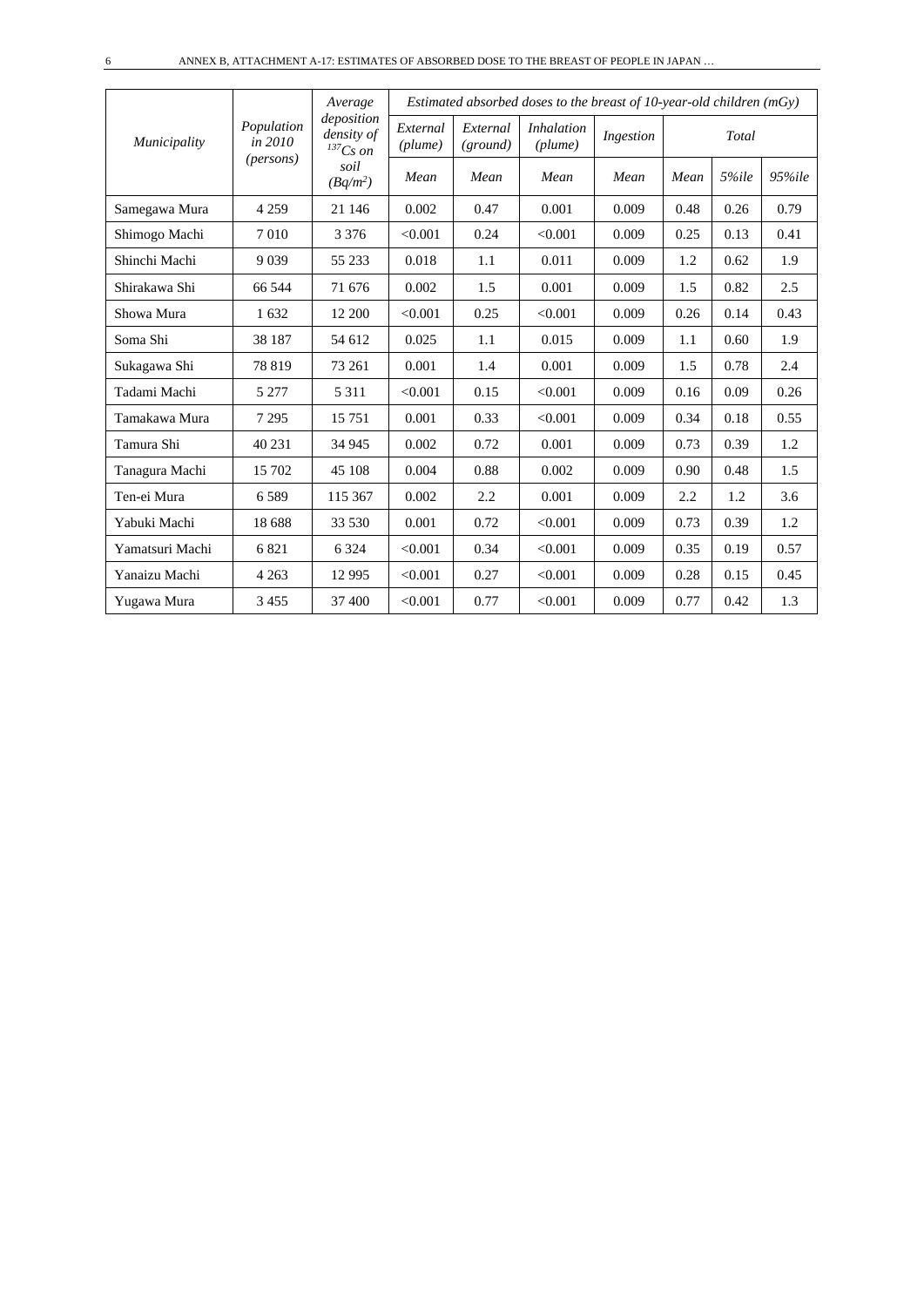#### **Table A-17.3. Absorbed doses to the breast of one-year-old infants in the first year after the accident for Fukushima Prefecture (excluding evacuated areas)**

|                      |                       | Average                                   | Estimated absorbed doses to the breast of $1$ -year-old infants (mGy) |                             |                              |           |       |       |        |
|----------------------|-----------------------|-------------------------------------------|-----------------------------------------------------------------------|-----------------------------|------------------------------|-----------|-------|-------|--------|
| <i>Municipality</i>  | Population<br>in 2010 | deposition<br>density of<br>$^{137}Cs$ on | External<br>(plume)                                                   | External<br>(ground)        | <i>Inhalation</i><br>(plume) | Ingestion |       | Total |        |
|                      | (persons)             | soil<br>$(Bq/m^2)$                        | Mean                                                                  | Mean                        | Mean                         | Mean      | Mean  | 5%ile | 95%ile |
|                      |                       |                                           |                                                                       | <b>Fukushima Prefecture</b> |                              |           |       |       |        |
| Aizubange Machi      | 17918                 | 39 454                                    | < 0.001                                                               | 0.94                        | < 0.001                      | 0.006     | 0.94  | 0.50  | 1.6    |
| Aizumisato Machi     | 24 631                | 14 5 23                                   | < 0.001                                                               | 0.37                        | < 0.001                      | 0.006     | 0.37  | 0.20  | 0.62   |
| Aizuwakamatsu<br>Shi | 131 928               | 24 878                                    | < 0.001                                                               | 0.73                        | < 0.001                      | 0.006     | 0.73  | 0.39  | 1.2    |
| Asakawa Machi        | 7402                  | 23 748                                    | 0.001                                                                 | 0.60                        | < 0.001                      | 0.006     | 0.61  | 0.33  | 1.0    |
| Bandai Machi         | 4 2 9 3               | 22 201                                    | < 0.001                                                               | 0.63                        | < 0.001                      | 0.006     | 0.63  | 0.34  | 1.1    |
| Date Shi             | 69 963                | 147 228                                   | 0.010                                                                 | 3.4                         | 0.004                        | 0.006     | 3.4   | 1.8   | 5.7    |
| Fukushima Shi        | 296 181               | 228 498                                   | 0.008                                                                 | 5.1                         | 0.003                        | 0.006     | 5.1   | 2.8   | 8.6    |
| Furudono Machi       | 6 3 7 4               | 21 963                                    | 0.003                                                                 | 0.54                        | 0.001                        | 0.006     | 0.55  | 0.29  | 0.91   |
| Hanawa Machi         | 10 663                | 19 9 76                                   | 0.002                                                                 | 0.50                        | 0.001                        | 0.006     | 0.51  | 0.27  | 0.85   |
| Hinoemata Mura       | 696                   | 2 4 3 4                                   | < 0.001                                                               | 0.06                        | < 0.001                      | 0.006     | 0.068 | 0.036 | 0.11   |
| Hirata Mura          | 7595                  | 19 29 6                                   | 0.002                                                                 | 0.51                        | 0.001                        | 0.006     | 0.52  | 0.28  | 0.86   |
| Inawashiro Machi     | 16 9 82               | 24 633                                    | 0.001                                                                 | 0.58                        | 0.001                        | 0.006     | 0.59  | 0.31  | 0.98   |
| Ishikawa Machi       | 19 175                | 11789                                     | 0.001                                                                 | 0.29                        | < 0.001                      | 0.006     | 0.29  | 0.16  | 0.49   |
| Iwaki Shi            | 354 297               | 26 38 5                                   | 0.011                                                                 | 1.0                         | 0.004                        | 0.006     | 1.1   | 0.56  | 1.8    |
| Izumizaki Mura       | 6949                  | 55 888                                    | 0.001                                                                 | 1.3                         | < 0.001                      | 0.006     | 1.3   | 0.70  | 2.2    |
| Kagamiishi Machi     | 13 651                | 56 530                                    | 0.001                                                                 | 1.3                         | < 0.001                      | 0.006     | 1.3   | 0.71  | 2.2    |
| Kaneyama Machi       | 2871                  | 3 1 6 1                                   | < 0.001                                                               | 0.07                        | < 0.001                      | 0.006     | 0.075 | 0.040 | 0.12   |
| Kawamata Machi       | 16 847                | 93 168                                    | 0.005                                                                 | 2.2                         | 0.002                        | 0.006     | 2.2   | 1.2   | 3.7    |
| Kitakata Shi         | 55 824                | 20 684                                    | < 0.001                                                               | 0.54                        | < 0.001                      | 0.006     | 0.54  | 0.29  | 0.90   |
| Kitashiobara Mura    | 3791                  | 49 371                                    | 0.001                                                                 | 1.2                         | < 0.001                      | 0.006     | 1.2   | 0.63  | 1.98   |
| Koori Machi          | 14 708                | 208 246                                   | 0.012                                                                 | 4.6                         | 0.005                        | 0.006     | 4.6   | 2.5   | 7.7    |
| Koriyama Shi         | 341 781               | 162 070                                   | 0.002                                                                 | 3.6                         | 0.001                        | 0.006     | 3.6   | 1.9   | 6.0    |
| Kunimi Machi         | 9952                  | 88 661                                    | 0.007                                                                 | 2.1                         | 0.003                        | 0.006     | 2.1   | 1.1   | 3.5    |
| Miharu Machi         | 17942                 | 83 919                                    | 0.001                                                                 | 1.9                         | < 0.001                      | 0.006     | 1.9   | 1.0   | 3.2    |
| Minamiaizu Machi     | 19896                 | 5 1 0 1                                   | < 0.001                                                               | 0.13                        | < 0.001                      | 0.006     | 0.13  | 0.070 | 0.22   |
| Minamisoma Shi       | 40 941                | 109 472                                   | 0.047                                                                 | $2.5\,$                     | 0.018                        | 0.006     | 2.6   | 1.4   | 4.3    |
| Mishima Machi        | 2 2 1 3               | 13 560                                    | < 0.001                                                               | 0.33                        | < 0.001                      | 0.006     | 0.33  | 0.18  | 0.55   |
| Motomiya Shi         | 30 771                | 128 097                                   | 0.002                                                                 | 2.9                         | 0.001                        | 0.006     | 2.9   | 1.5   | 4.8    |
| Nakajima Mura        | 4 8 6 5               | 25 332                                    | 0.001                                                                 | 0.64                        | < 0.001                      | 0.006     | 0.64  | 0.34  | 1.1    |
| Nihonmatsu Shi       | 63 751                | 197 153                                   | 0.004                                                                 | 4.3                         | 0.002                        | 0.006     | 4.3   | 2.3   | 7.2    |
| Nishiaizu Machi      | 8 2 3 7               | 6 1 9 3                                   | < 0.001                                                               | 0.14                        | < 0.001                      | 0.006     | 0.15  | 0.081 | 0.25   |
| Nishigo Mura         | 18 615                | 96 014                                    | 0.001                                                                 | 2.1                         | < 0.001                      | 0.006     | 2.1   | 1.1   | 3.6    |
| Ono Machi            | 11983                 | 21 434                                    | 0.002                                                                 | 0.53                        | 0.001                        | 0.006     | 0.54  | 0.29  | 0.89   |
| Otama Mura           | 8 1 3 0               | 162 855                                   | 0.002                                                                 | 3.6                         | 0.001                        | 0.006     | 3.6   | 1.9   | 6.1    |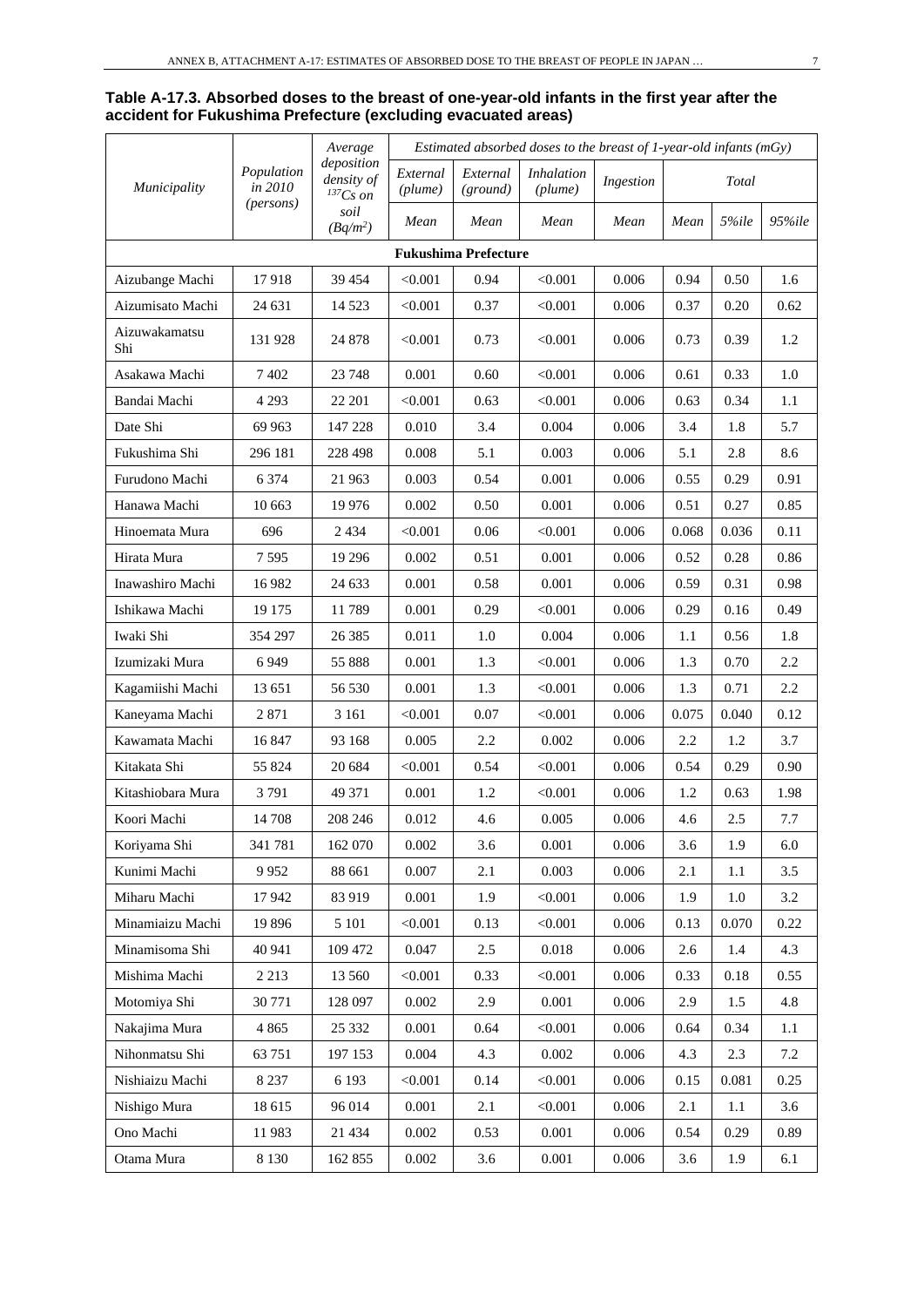|                 |                       | Average<br>deposition       |                     |                      | Estimated absorbed doses to the breast of 1-year-old infants ( $mGy$ ) |           |      |       |            |
|-----------------|-----------------------|-----------------------------|---------------------|----------------------|------------------------------------------------------------------------|-----------|------|-------|------------|
| Municipality    | Population<br>in 2010 | density of<br>$^{137}Cs$ on | External<br>(plume) | External<br>(ground) | <i>Inhalation</i><br>(plume)                                           | Ingestion |      | Total |            |
|                 | ( <i>persons</i> )    | soil<br>$(Bq/m^2)$          | Mean                | Mean                 | Mean                                                                   | Mean      | Mean | 5%ile | $95\%$ ile |
| Samegawa Mura   | 4 2 5 9               | 21 146                      | 0.002               | 0.55                 | 0.001                                                                  | 0.006     | 0.56 | 0.30  | 0.93       |
| Shimogo Machi   | 7010                  | 3 3 7 6                     | < 0.001             | 0.28                 | < 0.001                                                                | 0.006     | 0.29 | 0.15  | 0.47       |
| Shinchi Machi   | 9039                  | 55 233                      | 0.018               | 1.3                  | 0.007                                                                  | 0.006     | 1.4  | 0.72  | 2.2        |
| Shirakawa Shi   | 66 544                | 71 676                      | 0.002               | 1.8                  | 0.001                                                                  | 0.006     | 1.8  | 1.0   | 3.0        |
| Showa Mura      | 1632                  | 12 200                      | < 0.001             | 0.30                 | < 0.001                                                                | 0.006     | 0.30 | 0.16  | 0.51       |
| Soma Shi        | 38 187                | 54 612                      | 0.025               | 1.3                  | 0.009                                                                  | 0.006     | 1.3  | 0.70  | 2.2        |
| Sukagawa Shi    | 78819                 | 73 261                      | 0.001               | 1.7                  | < 0.001                                                                | 0.006     | 1.7  | 0.91  | 2.9        |
| Tadami Machi    | 5 2 7 7               | 5 3 1 1                     | < 0.001             | 0.18                 | < 0.001                                                                | 0.006     | 0.18 | 0.10  | 0.30       |
| Tamakawa Mura   | 7 2 9 5               | 15 751                      | 0.001               | 0.38                 | < 0.001                                                                | 0.006     | 0.39 | 0.21  | 0.65       |
| Tamura Shi      | 40 231                | 34 945                      | 0.002               | 0.844                | 0.001                                                                  | 0.006     | 0.85 | 0.45  | 1.4        |
| Tanagura Machi  | 15 702                | 45 108                      | 0.004               | 1.0                  | 0.001                                                                  | 0.006     | 1.1  | 0.56  | 1.7        |
| Ten-ei Mura     | 6589                  | 115 367                     | 0.002               | 2.5                  | 0.001                                                                  | 0.006     | 2.6  | 1.4   | 4.3        |
| Yabuki Machi    | 18 688                | 33 530                      | 0.001               | 0.85                 | < 0.001                                                                | 0.006     | 0.85 | 0.46  | 1.4        |
| Yamatsuri Machi | 6821                  | 6 3 2 4                     | < 0.001             | 0.40                 | < 0.001                                                                | 0.006     | 0.40 | 0.22  | 0.67       |
| Yanaizu Machi   | 4 2 6 3               | 12 9 95                     | < 0.001             | 0.31                 | < 0.001                                                                | 0.006     | 0.32 | 0.17  | 0.53       |
| Yugawa Mura     | 3 4 5 5               | 37 400                      | < 0.001             | 0.90                 | < 0.001                                                                | 0.006     | 0.91 | 0.48  | 1.5        |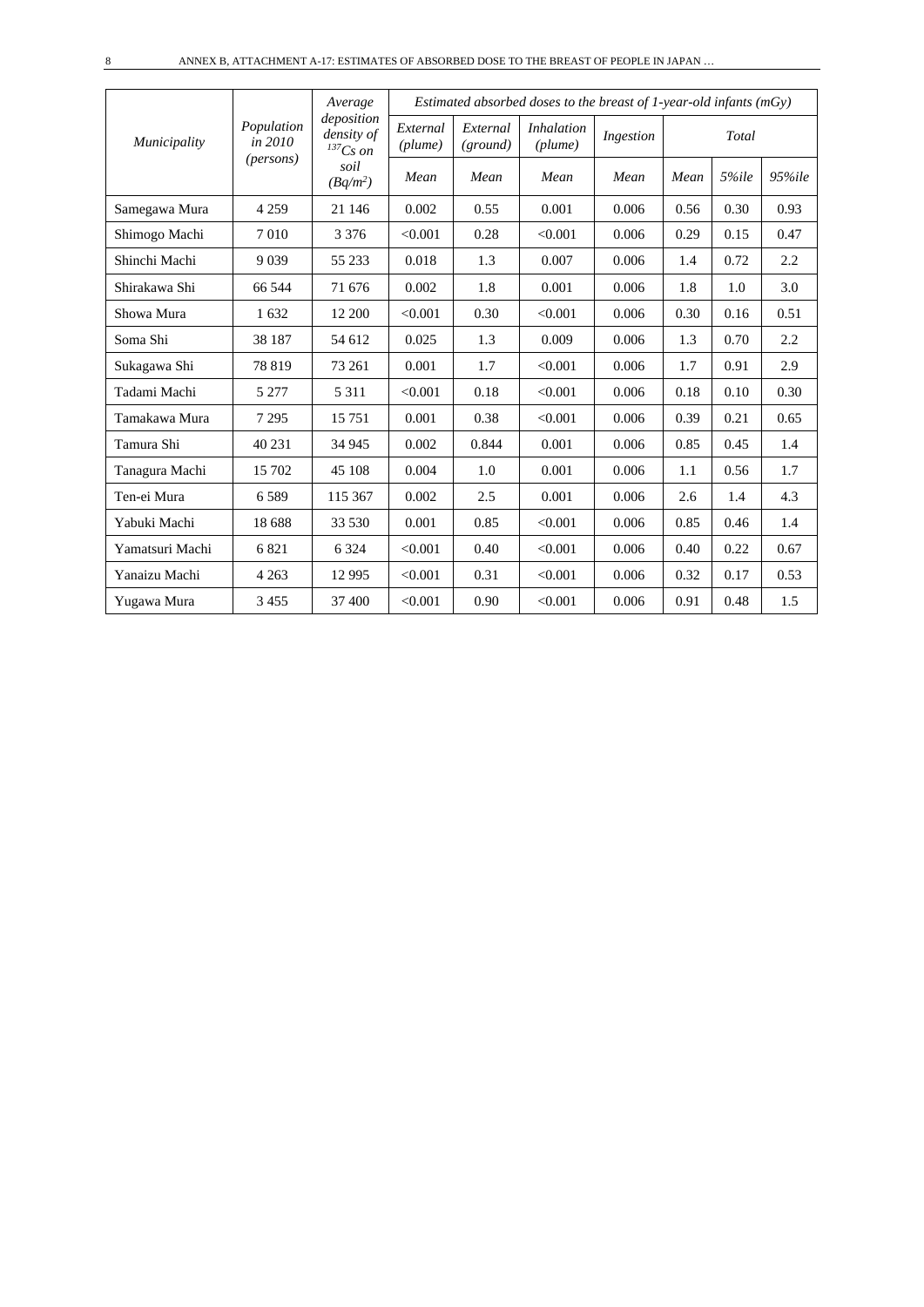#### **Table A-17.4. Absorbed doses to the breast of adults in the first year after the accident for prefectures neighbouring Fukushima Prefecture**

|                          |                       | Average                                     | Estimated absorbed doses to the breast of adults $(mGy)$ |                           |                              |           |      |       |        |  |
|--------------------------|-----------------------|---------------------------------------------|----------------------------------------------------------|---------------------------|------------------------------|-----------|------|-------|--------|--|
| <i>Municipality</i>      | Population<br>in 2010 | deposition<br>density of<br>${}^{137}Cs$ on | External<br>(plume)                                      | External<br>(ground)      | <i>Inhalation</i><br>(plume) | Ingestion |      | Total |        |  |
|                          | (persons)             | soil<br>$(Bq/m^2)$                          | Mean                                                     | Mean                      | Mean                         | Mean      | Mean | 5%ile | 95%ile |  |
|                          |                       |                                             |                                                          | <b>Ibaraki Prefecture</b> |                              |           |      |       |        |  |
| Daigo Machi              | 22 077                | 9 2 3 3                                     | 0.001                                                    | 0.18                      | < 0.001                      | 0.003     | 0.18 | 0.10  | 0.30   |  |
| Hitachi Shi              | 14753                 | 27 36 6                                     | 0.008                                                    | 0.51                      | 0.010                        | 0.003     | 0.53 | 0.28  | 0.87   |  |
| Hitachiomiya Shi         | 2512                  | 8 2 2 0                                     | 0.001                                                    | 0.16                      | < 0.001                      | 0.003     | 0.16 | 0.09  | 0.27   |  |
| Hitachiota Shi           | 5 1 8 8               | 6 3 5 8                                     | 0.001                                                    | 0.15                      | < 0.001                      | 0.003     | 0.15 | 0.080 | 0.25   |  |
| Kitaibaraki Shi          | 49 847                | 16821                                       | 0.004                                                    | 0.54                      | 0.005                        | 0.003     | 0.56 | 0.30  | 0.93   |  |
| Takahagi Shi             | 32 207                | 26 854                                      | 0.008                                                    | 0.79                      | 0.009                        | 0.003     | 0.81 | 0.43  | 1.3    |  |
|                          |                       |                                             |                                                          | <b>Miyagi Prefecture</b>  |                              |           |      |       |        |  |
| Higashimatsushima<br>Shi | 43 611                | 7 0 5 0                                     | 0.008                                                    | 0.14                      | 0.007                        | 0.003     | 0.15 | 0.08  | 0.26   |  |
| Iwanuma Shi              | 42 842                | 16 08 1                                     | 0.004                                                    | 0.31                      | 0.006                        | 0.003     | 0.32 | 0.17  | 0.53   |  |
| Kakuda Shi               | 33 7 83               | 37016                                       | 0.004                                                    | 0.67                      | 0.004                        | 0.003     | 0.68 | 0.36  | 1.1    |  |
| Kawasaki Machi           | 10 5 17               | 9496                                        | 0.001                                                    | 0.19                      | 0.001                        | 0.003     | 0.19 | 0.10  | 0.32   |  |
| Marumori Machi           | 16 632                | 49 610                                      | 0.004                                                    | 0.92                      | 0.004                        | 0.003     | 0.93 | 0.50  | 1.6    |  |
| Murata Machi             | 12 390                | 14 629                                      | 0.001                                                    | 0.28                      | 0.001                        | 0.003     | 0.28 | 0.15  | 0.47   |  |
| Natori Shi               | 75 306                | 14 709                                      | 0.005                                                    | 0.38                      | 0.007                        | 0.003     | 0.40 | 0.21  | 0.66   |  |
| Ogawara Machi            | 23 398                | 33 604                                      | 0.002                                                    | 0.61                      | 0.002                        | 0.003     | 0.62 | 0.33  | 1.0    |  |
| Rifu Cho                 | 32 611                | 14 720                                      | 0.008                                                    | 0.27                      | 0.006                        | 0.003     | 0.28 | 0.15  | 0.47   |  |
| Sendai Shi               | 1 014 208             | 10 674                                      | 0.001                                                    | 0.20                      | 0.001                        | 0.003     | 0.20 | 0.11  | 0.34   |  |
| Shibata Machi            | 39 490                | 29 017                                      | 0.002                                                    | 0.52                      | 0.003                        | 0.003     | 0.52 | 0.28  | 0.87   |  |
| Shichigahama Machi       | 22 259                | 7680                                        | 0.004                                                    | 0.15                      | 0.003                        | 0.003     | 0.16 | 0.08  | 0.26   |  |
| Shichikashuku<br>Machi   | 1871                  | 9 2 6 4                                     | 0.001                                                    | 0.19                      | 0.001                        | 0.003     | 0.19 | 0.10  | 0.32   |  |
| Shiogama Shi             | 56 266                | 13 640                                      | 0.007                                                    | 0.26                      | 0.006                        | 0.003     | 0.27 | 0.15  | 0.45   |  |
| Shiroishi Shi            | 39 696                | 31 054                                      | 0.001                                                    | 0.56                      | 0.001                        | 0.003     | 0.56 | 0.30  | 0.94   |  |
| Tagajo Shi               | 64 922                | 15 380                                      | 0.007                                                    | 0.29                      | 0.006                        | 0.003     | 0.30 | 0.16  | 0.50   |  |
| Watari Cho               | 35 776                | 26 777                                      | 0.008                                                    | 0.48                      | 0.009                        | 0.003     | 0.50 | 0.26  | 0.84   |  |
| Yamamoto Cho             | 17 248                | 42 626                                      | 0.014                                                    | 0.73                      | 0.013                        | 0.003     | 0.76 | 0.40  | 1.3    |  |
| Zao Machi                | 13 073                | 18 29 6                                     | 0.002                                                    | 0.34                      | 0.002                        | 0.003     | 0.35 | 0.19  | 0.58   |  |
|                          |                       |                                             |                                                          | <b>Tochigi Prefecture</b> |                              |           |      |       |        |  |
| Nakagawa Machi           | 19 903                | 18 800                                      | 0.003                                                    | 0.34                      | 0.002                        | 0.003     | 0.35 | 0.19  | 0.58   |  |
| Nasu Machi               | 26 691                | 51 525                                      | 0.001                                                    | 0.92                      | 0.001                        | 0.003     | 0.93 | 0.49  | 1.5    |  |
| Nasushiobara Shi         | 118 463               | 52 368                                      | 0.001                                                    | 0.97                      | 0.001                        | 0.003     | 0.98 | 0.52  | 1.6    |  |
| Nikko Shi                | 85 261                | 7 2 0 3                                     | < 0.001                                                  | 0.30                      | < 0.001                      | 0.003     | 0.30 | 0.16  | 0.51   |  |
| Otawara Shi              | 75 385                | 23 4 34                                     | 0.002                                                    | 0.49                      | 0.001                        | 0.003     | 0.49 | 0.26  | 0.82   |  |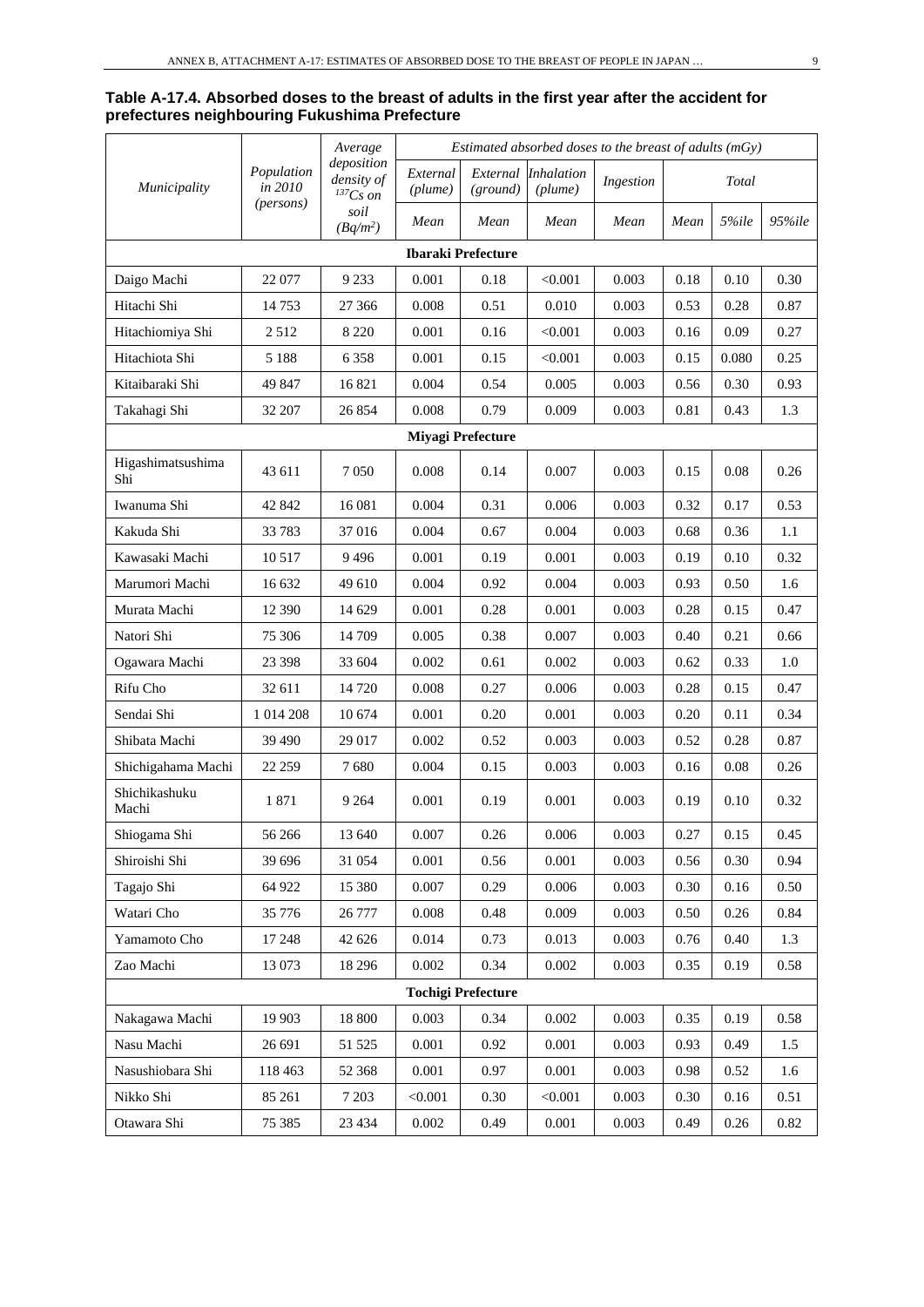|                |                              | Average                                   | Estimated absorbed doses to the breast of adults $(mGv)$ |                      |                       |           |       |       |            |  |
|----------------|------------------------------|-------------------------------------------|----------------------------------------------------------|----------------------|-----------------------|-----------|-------|-------|------------|--|
| Municipality   | Population<br><i>in 2010</i> | deposition<br>density of<br>$^{137}Cs$ on | External<br>(plume)                                      | External<br>(ground) | Inhalation<br>(plume) | Ingestion |       | Total |            |  |
|                | (persons)                    | soil<br>$(Bq/m^2)$                        | Mean                                                     | Mean                 | Mean                  | Mean      | Mean  | 5%ile | $95\%$ ile |  |
|                |                              |                                           | <b>Yamagata Prefecture</b>                               |                      |                       |           |       |       |            |  |
| Kaminoyama Shi | 36 118                       | 5 5 8 0                                   | < 0.001                                                  | 0.10                 | < 0.001               | 0.003     | 0.11  | 0.057 | 0.18       |  |
| Nan-yo Shi     | 35 110                       | 4 5 4 0                                   | < 0.001                                                  | 0.091                | < 0.001               | 0.003     | 0.094 | 0.050 | 0.16       |  |
| Takahata Machi | 26 358                       | 4 2 4 0                                   | 0.001                                                    | 0.083                | < 0.001               | 0.003     | 0.088 | 0.047 | 0.14       |  |
| Yamagata Shi   | 257936                       | 5 8 8 0                                   | < 0.001                                                  | 0.12                 | < 0.001               | 0.003     | 0.12  | 0.06  | 0.20       |  |
| Yonezawa Shi   | 92 876                       | 3434                                      | 0.001                                                    | 0.10                 | < 0.001               | 0.003     | 0.10  | 0.05  | 0.17       |  |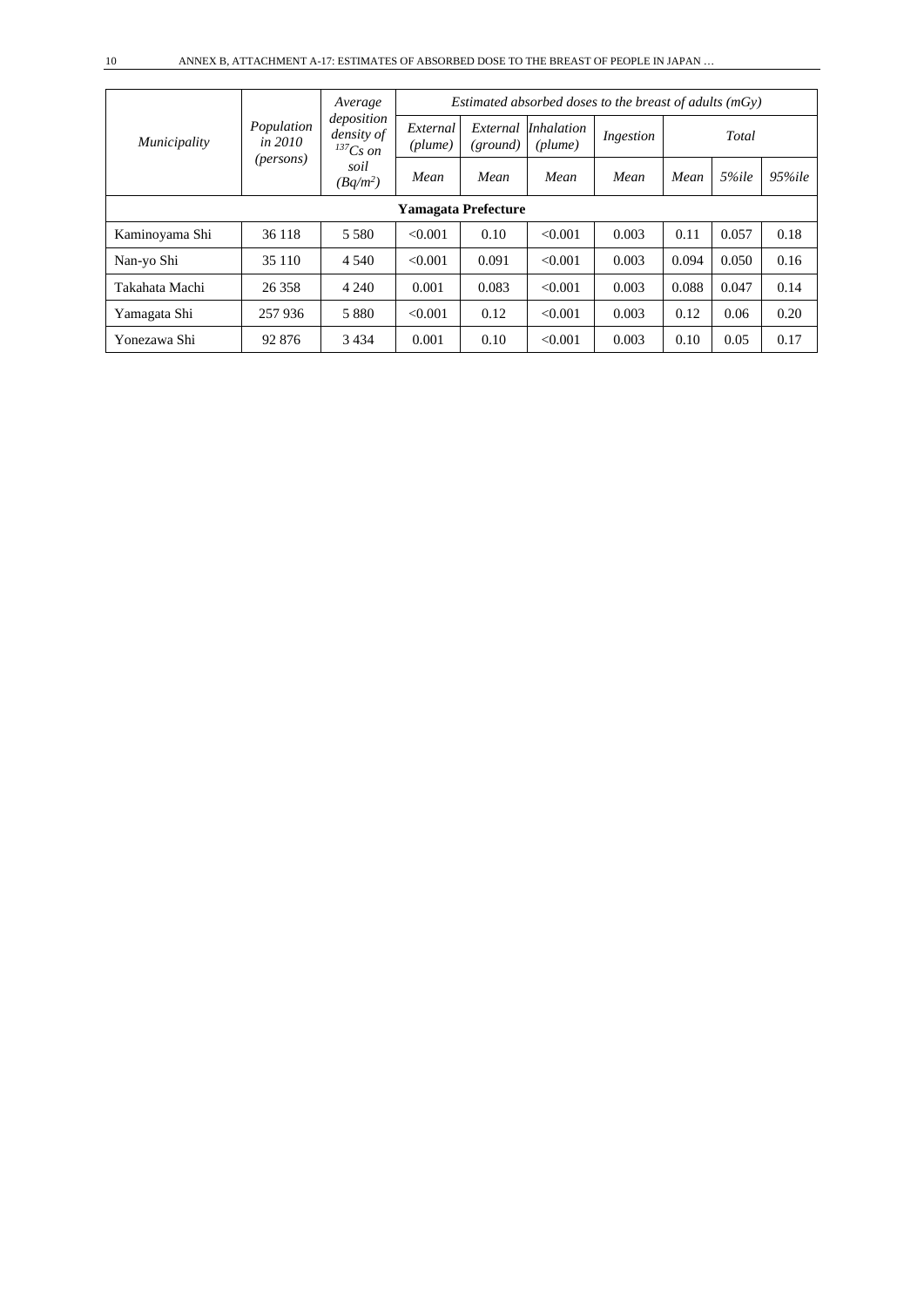#### **Table A-17.5. Absorbed doses to the breast of 10-year-old children in the first year after the accident for prefectures neighbouring Fukushima Prefecture**

|                          | Average               | Estimated absorbed doses to the breast of 10-year-old children (mGy) |                     |                           |                       |           |      |          |        |
|--------------------------|-----------------------|----------------------------------------------------------------------|---------------------|---------------------------|-----------------------|-----------|------|----------|--------|
| Municipality             | Population<br>in 2010 | deposition<br>density of<br>${}^{137}Cs$ on                          | External<br>(plume) | External<br>(ground)      | Inhalation<br>(plume) | Ingestion |      | Total    |        |
|                          | (persons)             | soil<br>$(Bq/m^2)$                                                   | Mean                | Mean                      | Mean                  | Mean      | Mean | 5%ile    | 95%ile |
|                          |                       |                                                                      |                     | <b>Ibaraki Prefecture</b> |                       |           |      |          |        |
| Daigo Machi              | 22 077                | 9 2 3 3                                                              | 0.001               | 0.20                      | < 0.001               | 0.002     | 0.20 | 0.11     | 0.34   |
| Hitachi Shi              | 14753                 | 27 366                                                               | 0.009               | 0.57                      | 0.006                 | 0.002     | 0.59 | 0.32     | 0.97   |
| Hitachiomiya Shi         | 2512                  | 8 2 2 0                                                              | 0.001               | 0.18                      | < 0.001               | 0.002     | 0.18 | 0.10     | 0.30   |
| Hitachiota Shi           | 5 1 8 8               | 6 3 5 8                                                              | 0.001               | 0.16                      | < 0.001               | 0.002     | 0.17 | 0.090    | 0.28   |
| Kitaibaraki Shi          | 49 847                | 16821                                                                | 0.004               | 0.62                      | 0.003                 | 0.002     | 0.63 | 0.34     | 1.0    |
| Takahagi Shi             | 32 207                | 26 854                                                               | 0.009               | 0.90                      | 0.006                 | 0.002     | 0.91 | 0.49     | 1.5    |
|                          |                       |                                                                      |                     | <b>Miyagi Prefecture</b>  |                       |           |      |          |        |
| Higashimatsushima<br>Shi | 43 611                | 7050                                                                 | 0.009               | 0.16                      | 0.005                 | 0.002     | 0.17 | 0.091    | 0.28   |
| Iwanuma Shi              | 42 842                | 16 081                                                               | 0.005               | 0.35                      | 0.004                 | 0.002     | 0.36 | 0.19     | 0.59   |
| Kakuda Shi               | 33783                 | 37 016                                                               | 0.004               | 0.75                      | 0.003                 | 0.002     | 0.76 | 0.41     | 1.3    |
| Kawasaki Machi           | 10517                 | 9496                                                                 | 0.001               | 0.21                      | 0.001                 | 0.002     | 0.22 | 0.12     | 0.36   |
| Marumori Machi           | 16 632                | 49 610                                                               | 0.004               | 1.0                       | 0.003                 | 0.002     | 1.1  | 0.57     | 1.7    |
| Murata Machi             | 12 390                | 14 629                                                               | 0.001               | 0.31                      | 0.001                 | 0.002     | 0.32 | 0.17     | 0.52   |
| Natori Shi               | 75 306                | 14 709                                                               | 0.005               | 0.43                      | 0.004                 | 0.002     | 0.45 | 0.24     | 0.73   |
| Ogawara Machi            | 23 398                | 33 604                                                               | 0.002               | 0.69                      | 0.001                 | 0.002     | 0.70 | 0.37     | 1.2    |
| Rifu Cho                 | 32 611                | 14 720                                                               | 0.008               | 0.30                      | 0.005                 | 0.002     | 0.32 | 0.17     | 0.52   |
| Sendai Shi               | 1 0 14 2 08           | 10 674                                                               | 0.001               | 0.22                      | 0.001                 | 0.002     | 0.23 | 0.12     | 0.38   |
| Shibata Machi            | 39 490                | 29 017                                                               | 0.002               | 0.58                      | 0.002                 | 0.002     | 0.59 | 0.32     | 0.98   |
| Shichigahama<br>Machi    | 22 259                | 7680                                                                 | 0.004               | 0.16                      | 0.002                 | 0.002     | 0.17 | 0.094    | 0.28   |
| Shichikashuku<br>Machi   | 1871                  | 9 2 6 4                                                              | 0.001               | 0.21                      | < 0.001               | 0.002     | 0.22 | 0.12     | 0.36   |
| Shiogama Shi             | 56 266                | 13 640                                                               | 0.008               | 0.29                      | 0.004                 | 0.002     | 0.31 | 0.17     | 0.50   |
| Shiroishi Shi            | 39 696                | 31 054                                                               | 0.001               | 0.63                      | 0.001                 | 0.002     | 0.64 | 0.34     | 1.1    |
| Tagajo Shi               | 64 922                | 15 380                                                               | 0.008               | 0.33                      | 0.004                 | 0.002     | 0.34 | $0.18\,$ | 0.56   |
| Watari Cho               | 35 776                | 26 777                                                               | 0.009               | 0.55                      | 0.006                 | 0.002     | 0.57 | 0.30     | 0.93   |
| Yamamoto Cho             | 17 248                | 42 626                                                               | 0.015               | 0.82                      | 0.009                 | 0.002     | 0.85 | 0.45     | 1.4    |
| Zao Machi                | 13 073                | 18 29 6                                                              | 0.002               | 0.39                      | 0.001                 | 0.002     | 0.39 | 0.21     | 0.65   |
|                          |                       |                                                                      |                     | <b>Tochigi Prefecture</b> |                       |           |      |          |        |
| Nakagawa Machi           | 19 903                | 18 800                                                               | 0.003               | 0.39                      | $0.002\,$             | 0.002     | 0.40 | 0.21     | 0.65   |
| Nasu Machi               | 26 691                | 51 525                                                               | 0.001               | 1.0                       | < 0.001               | 0.002     | 1.0  | 0.56     | 1.7    |
| Nasushiobara Shi         | 118 463               | 52 368                                                               | 0.002               | 1.1                       | 0.001                 | 0.002     | 1.1  | 0.60     | 1.8    |
| Nikko Shi                | 85 261                | 7 2 0 3                                                              | < 0.001             | 0.34                      | < 0.001               | 0.002     | 0.35 | 0.19     | 0.57   |
| Otawara Shi              | 75 385                | 23 4 34                                                              | 0.002               | 0.55                      | 0.001                 | 0.002     | 0.56 | 0.30     | 0.92   |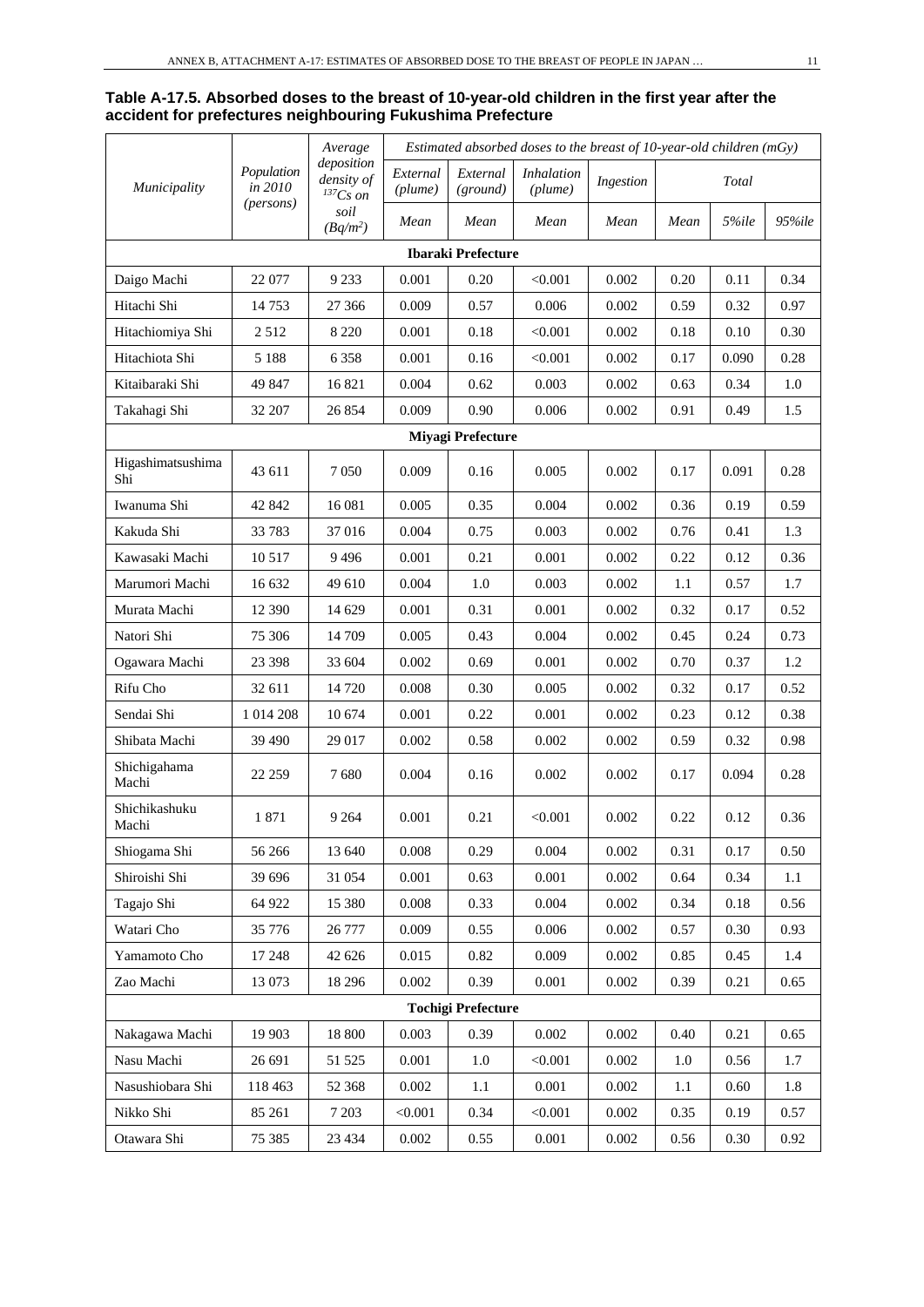|                |                         | Average<br>deposition<br>density of<br>$^{137}Cs$ on | Estimated absorbed doses to the breast of 10-year-old children $(mGy)$ |                            |                              |           |      |       |        |  |  |
|----------------|-------------------------|------------------------------------------------------|------------------------------------------------------------------------|----------------------------|------------------------------|-----------|------|-------|--------|--|--|
| Municipality   | Population<br>in $2010$ |                                                      | External<br>(plume)                                                    | External<br>(ground)       | <i>Inhalation</i><br>(plume) | Ingestion |      | Total |        |  |  |
|                | (persons)               | soil<br>$(Bq/m^2)$                                   | Mean                                                                   | Mean                       | Mean                         | Mean      | Mean | 5%ile | 95%ile |  |  |
|                |                         |                                                      |                                                                        | <b>Yamagata Prefecture</b> |                              |           |      |       |        |  |  |
| Kaminoyama Shi | 36 118                  | 5 5 8 0                                              | 0.001                                                                  | 0.10                       | < 0.001                      | 0.002     | 0.12 | 0.065 | 0.20   |  |  |
| Nan-yo Shi     | 35 110                  | 4 5 4 0                                              | < 0.001                                                                | 0.12                       | < 0.001                      | 0.002     | 0.11 | 0.057 | 0.17   |  |  |
| Takahata Machi | 26 358                  | 4 2 4 0                                              | < 0.001                                                                | 0.09                       | < 0.001                      | 0.002     | 0.10 | 0.053 | 0.16   |  |  |
| Yamagata Shi   | 257 936                 | 5 8 8 0                                              | 0.001                                                                  | 0.11                       | < 0.001                      | 0.002     | 0.13 | 0.072 | 0.22   |  |  |
| Yonezawa Shi   | 92 876                  | 3 4 3 4                                              | < 0.001                                                                | 0.13                       | < 0.001                      | 0.002     | 0.11 | 0.062 | 0.19   |  |  |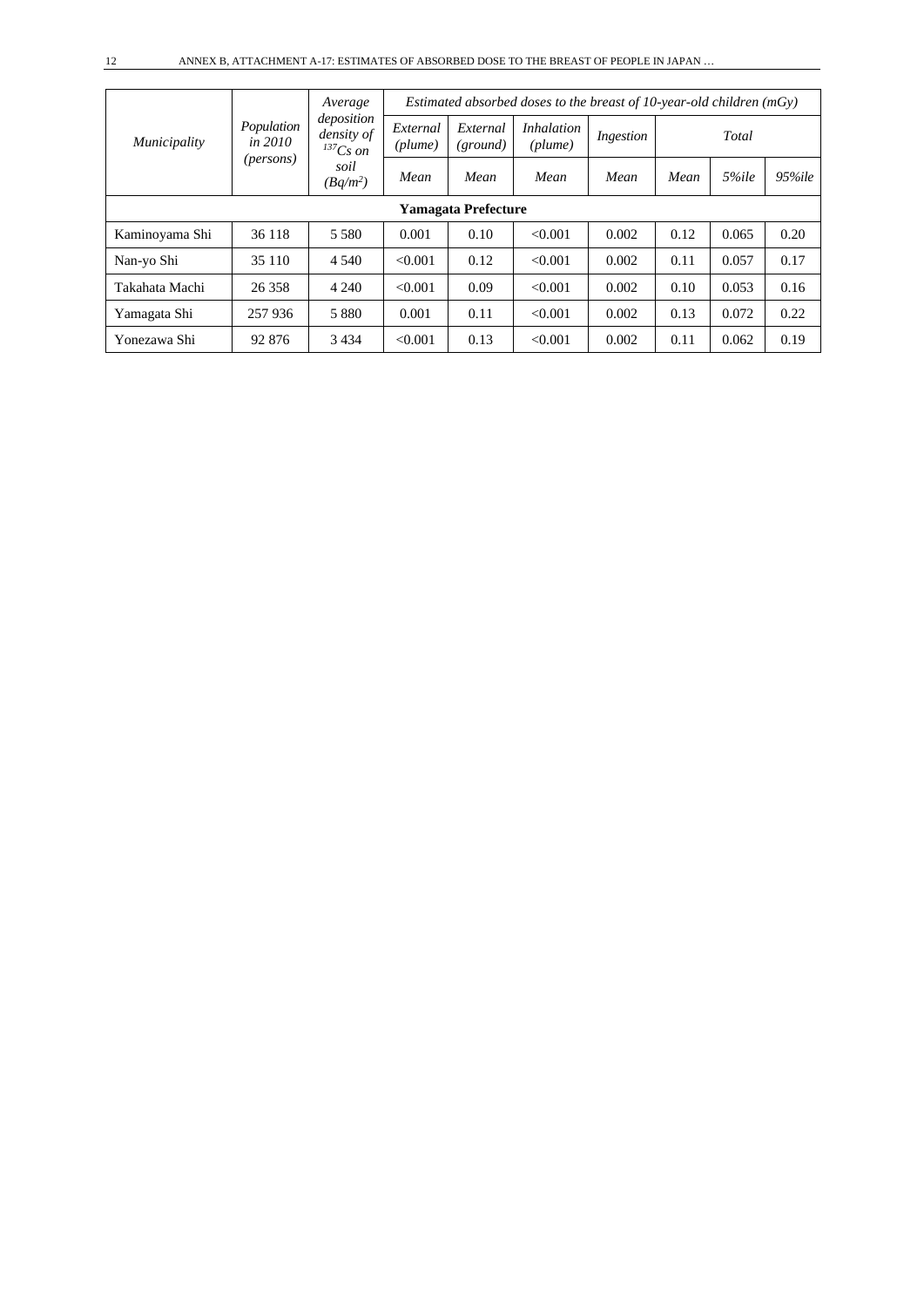#### **Table A-17.6. Absorbed dose to the breast of 1-year-old infants in the first year after the accident for prefectures neighbouring Fukushima Prefecture**

|                          |                       | Average                                     | Estimated absorbed doses to the breast of $1$ -year-old infants (mGy) |                           |                              |           |      |       |        |
|--------------------------|-----------------------|---------------------------------------------|-----------------------------------------------------------------------|---------------------------|------------------------------|-----------|------|-------|--------|
| Municipality             | Population<br>in 2010 | deposition<br>density of<br>${}^{137}Cs$ on | External<br>(plume)                                                   | External<br>(ground)      | <i>Inhalation</i><br>(plume) | Ingestion |      | Total |        |
|                          | (persons)             | soil<br>$(Bq/m^2)$                          | Mean                                                                  | Mean                      | Mean                         | Mean      | Mean | 5%ile | 95%ile |
|                          |                       |                                             |                                                                       | <b>Ibaraki Prefecture</b> |                              |           |      |       |        |
| Daigo Machi              | 22 077                | 9 2 3 3                                     | 0.001                                                                 | 0.23                      | < 0.001                      | 0.002     | 0.24 | 0.13  | 0.39   |
| Hitachi Shi              | 14 7 5 3              | 27 366                                      | 0.009                                                                 | 0.67                      | 0.004                        | 0.002     | 0.69 | 0.37  | 1.1    |
| Hitachiomiya Shi         | 2512                  | 8 2 2 0                                     | 0.001                                                                 | 0.21                      | < 0.001                      | 0.002     | 0.21 | 0.11  | 0.35   |
| Hitachiota Shi           | 5 1 8 8               | 6 3 5 8                                     | 0.001                                                                 | 0.19                      | < 0.001                      | 0.002     | 0.20 | 0.10  | 0.33   |
| Kitaibaraki Shi          | 49 847                | 16821                                       | 0.004                                                                 | 0.73                      | 0.002                        | 0.002     | 0.74 | 0.39  | 1.2    |
| Takahagi Shi             | 32 207                | 26 854                                      | 0.009                                                                 | 1.05                      | 0.004                        | 0.002     | 1.1  | 0.57  | 1.8    |
|                          |                       |                                             |                                                                       | <b>Miyagi Prefecture</b>  |                              |           |      |       |        |
| Higashimatsushima<br>Shi | 43 611                | 7050                                        | 0.009                                                                 | 0.18                      | 0.003                        | 0.002     | 0.20 | 0.10  | 0.32   |
| Iwanuma Shi              | 42 842                | 16 081                                      | 0.005                                                                 | 0.41                      | 0.002                        | 0.002     | 0.42 | 0.22  | 0.69   |
| Kakuda Shi               | 33783                 | 37016                                       | 0.004                                                                 | 0.89                      | 0.002                        | 0.002     | 0.90 | 0.48  | 1.5    |
| Kawasaki Machi           | 10 5 17               | 9496                                        | 0.001                                                                 | 0.25                      | 0.000                        | 0.002     | 0.25 | 0.13  | 0.42   |
| Marumori Machi           | 16 632                | 49 610                                      | 0.004                                                                 | 1.23                      | 0.002                        | 0.002     | 1.2  | 0.66  | 2.1    |
| Murata Machi             | 12 390                | 14 629                                      | 0.001                                                                 | 0.37                      | 0.000                        | 0.002     | 0.37 | 0.20  | 0.62   |
| Natori Shi               | 75 306                | 14 709                                      | 0.005                                                                 | 0.51                      | 0.002                        | 0.002     | 0.52 | 0.28  | 0.86   |
| Ogawara Machi            | 23 3 98               | 33 604                                      | 0.002                                                                 | 0.81                      | 0.001                        | 0.002     | 0.82 | 0.44  | 1.4    |
| Rifu Cho                 | 32 611                | 14 720                                      | 0.008                                                                 | 0.36                      | 0.003                        | 0.002     | 0.37 | 0.20  | 0.61   |
| Sendai Shi               | 1 014 208             | 10 674                                      | 0.001                                                                 | 0.26                      | 0.000                        | 0.002     | 0.27 | 0.14  | 0.44   |
| Shibata Machi            | 39 490                | 29 017                                      | 0.002                                                                 | 0.69                      | 0.001                        | 0.002     | 0.69 | 0.37  | 1.2    |
| Shichigahama<br>Machi    | 22 25 9               | 7680                                        | 0.004                                                                 | 0.19                      | 0.002                        | 0.002     | 0.20 | 0.11  | 0.33   |
| Shichikashuku<br>Machi   | 1871                  | 9 2 6 4                                     | 0.001                                                                 | 0.25                      | 0.000                        | 0.002     | 0.25 | 0.14  | 0.42   |
| Shiogama Shi             | 56 266                | 13 640                                      | 0.008                                                                 | 0.34                      | 0.003                        | 0.002     | 0.36 | 0.19  | 0.59   |
| Shiroishi Shi            | 39 696                | 31 054                                      | 0.001                                                                 | 0.74                      | < 0.001                      | 0.002     | 0.75 | 0.40  | 1.2    |
| Tagajo Shi               | 64 922                | 15 380                                      | 0.008                                                                 | 0.38                      | 0.003                        | 0.002     | 0.40 | 0.21  | 0.66   |
| Watari Cho               | 35 776                | 26 777                                      | 0.009                                                                 | 0.65                      | 0.004                        | 0.002     | 0.66 | 0.35  | 1.1    |
| Yamamoto Cho             | 17 248                | 42 626                                      | 0.015                                                                 | 0.97                      | 0.006                        | 0.002     | 0.99 | 0.53  | 1.6    |
| Zao Machi                | 13 073                | 18 29 6                                     | 0.002                                                                 | 0.46                      | 0.001                        | 0.002     | 0.46 | 0.25  | 0.77   |
|                          |                       |                                             |                                                                       | <b>Tochigi Prefecture</b> |                              |           |      |       |        |
| Nakagawa Machi           | 19 903                | 18 800                                      | 0.003                                                                 | 0.46                      | 0.001                        | 0.0030    | 0.46 | 0.25  | 0.77   |
| Nasu Machi               | 26 691                | 51 525                                      | 0.001                                                                 | 1.23                      | < 0.001                      | 0.0030    | 1.2  | 0.66  | 2.1    |
| Nasushiobara Shi         | 118 463               | 52 368                                      | 0.002                                                                 | 1.30                      | 0.001                        | 0.0030    | 1.3  | 0.70  | 2.2    |
| Nikko Shi                | 85 261                | 7 2 0 3                                     | < 0.001                                                               | 0.40                      | < 0.001                      | 0.0030    | 0.40 | 0.22  | 0.67   |
| Otawara Shi              | 75 385                | 23 4 34                                     | 0.002                                                                 | 0.65                      | 0.001                        | 0.0030    | 0.65 | 0.35  | 1.1    |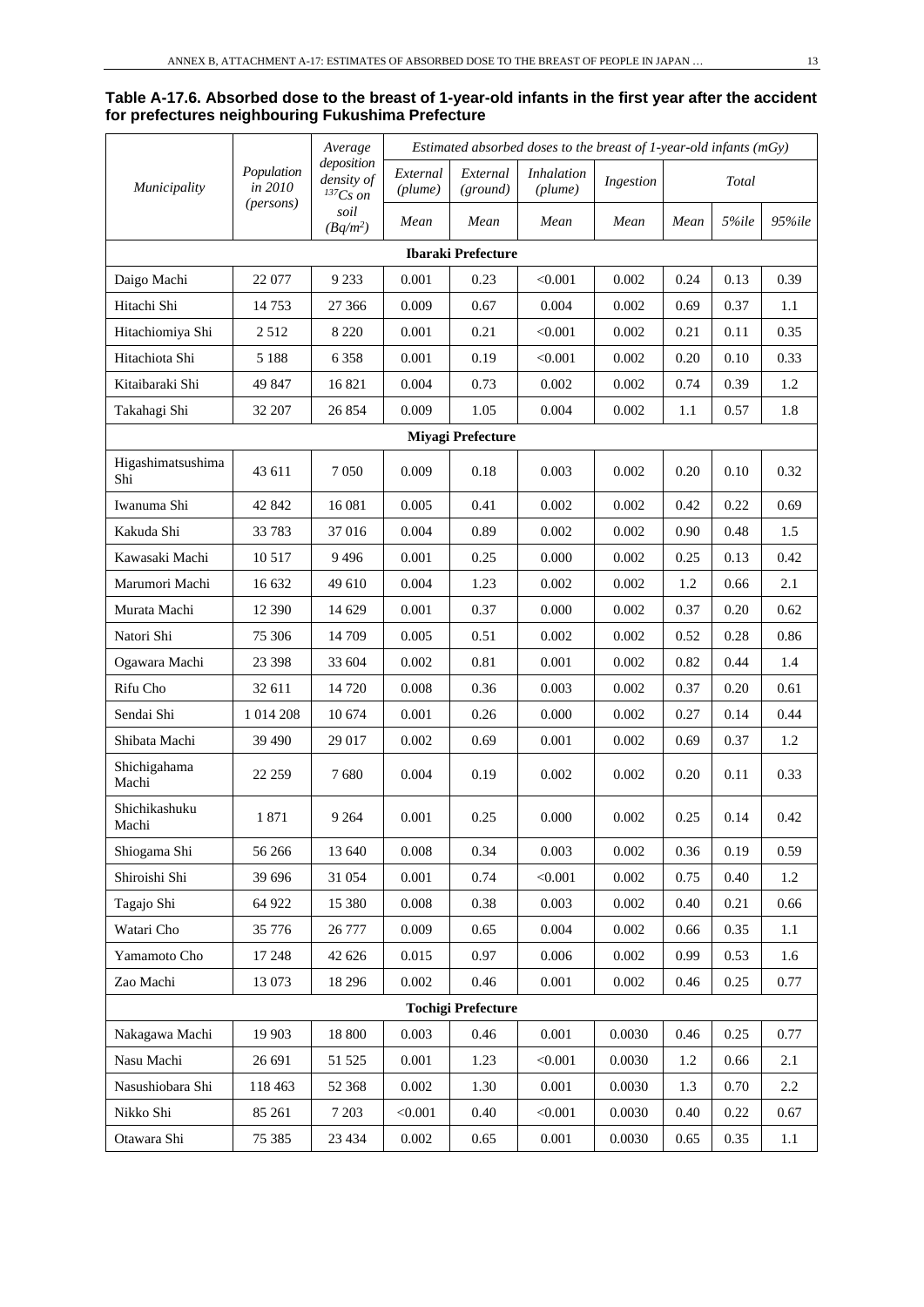|                |                         | Average                                   | Estimated absorbed doses to the breast of 1-year-old infants ( $mGv$ ) |                            |                                         |           |      |       |            |  |
|----------------|-------------------------|-------------------------------------------|------------------------------------------------------------------------|----------------------------|-----------------------------------------|-----------|------|-------|------------|--|
| Municipality   | Population<br>in $2010$ | deposition<br>density of<br>$^{137}Cs$ on | External<br>(plume)                                                    | External<br>(ground)       | <i>Inhalation</i><br>$(\textit{plume})$ | Ingestion |      | Total |            |  |
|                | (persons)               | soil<br>$(Bq/m^2)$                        | Mean                                                                   | Mean                       | Mean                                    | Mean      | Mean | 5%ile | $95\%$ ile |  |
|                |                         |                                           |                                                                        | <b>Yamagata Prefecture</b> |                                         |           |      |       |            |  |
| Kaminoyama Shi | 36 118                  | 5 5 8 0                                   | < 0.001                                                                | 0.14                       | < 0.001                                 | 0.002     | 0.14 | 0.075 | 0.23       |  |
| Nan-yo Shi     | 35 110                  | 4 5 4 0                                   | < 0.001                                                                | 0.12                       | < 0.001                                 | 0.002     | 0.12 | 0.066 | 0.20       |  |
| Takahata Machi | 26 358                  | 4 2 4 0                                   | 0.001                                                                  | 0.11                       | < 0.001                                 | 0.002     | 0.11 | 0.061 | 0.19       |  |
| Yamagata Shi   | 257 936                 | 5 8 8 0                                   | < 0.001                                                                | 0.15                       | < 0.001                                 | 0.002     | 0.16 | 0.083 | 0.26       |  |
| Yonezawa Shi   | 92 876                  | 3434                                      | 0.001                                                                  | 0.13                       | < 0.001                                 | 0.002     | 0.13 | 0.071 | 0.22       |  |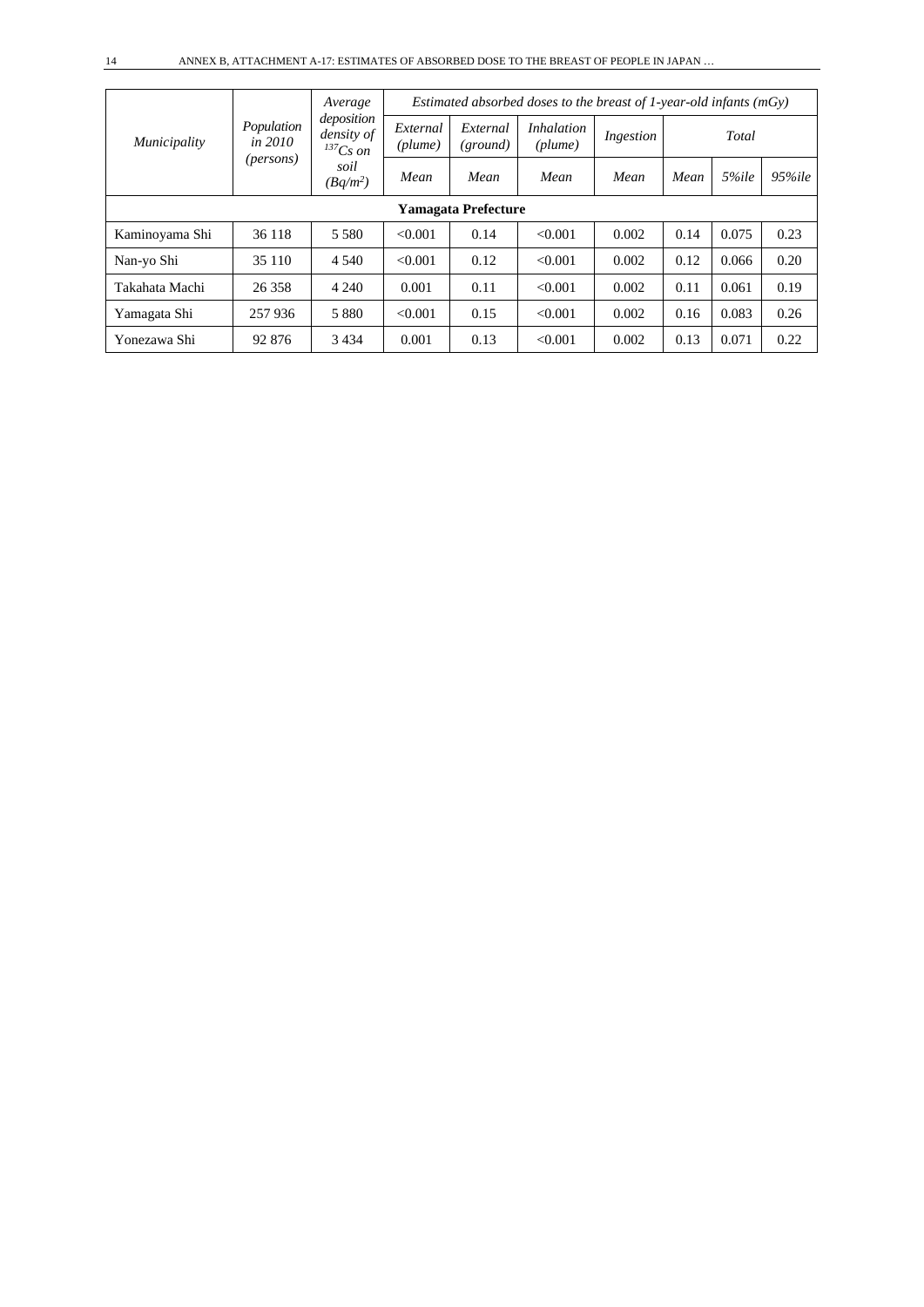#### **Table A-17.7. Absorbed dose to the breast of adults in the first year after the accident for prefectures in Japan distant from Fukushima Prefecture**

| Prefecture                | Population           | Average soil                                     |                     | Estimated absorbed doses to the breast of adults $(mGy)$ |                              |           |       |  |  |  |
|---------------------------|----------------------|--------------------------------------------------|---------------------|----------------------------------------------------------|------------------------------|-----------|-------|--|--|--|
|                           | in 2010<br>(persons) | deposition of<br>$^{137}Cs$ (Bq/m <sup>2</sup> ) | External<br>(plume) | External<br>(ground)                                     | <i>Inhalation</i><br>(plume) | Ingestion | Total |  |  |  |
| <b>Remainder of Japan</b> |                      |                                                  |                     |                                                          |                              |           |       |  |  |  |
| Aichi Prefecture          | 7410719              | 9                                                | < 0.001             | < 0.001                                                  | < 0.001                      | 0.002     | 0.003 |  |  |  |
| Akita Prefecture          | 1 085 997            | 175                                              | < 0.001             | 0.004                                                    | < 0.001                      | 0.002     | 0.006 |  |  |  |
| Aomori Prefecture         | 1 373 339            | 67                                               | < 0.001             | 0.002                                                    | < 0.001                      | 0.002     | 0.004 |  |  |  |
| Chiba Prefecture          | 6 216 289            | 20 931                                           | < 0.001             | 0.38                                                     | < 0.001                      | 0.002     | 0.38  |  |  |  |
| Ehime Prefecture          | 1 431 493            | 7                                                | < 0.001             | < 0.001                                                  | < 0.001                      | 0.002     | 0.002 |  |  |  |
| Fukui Prefecture          | 806 314              | 31                                               | < 0.001             | 0.001                                                    | < 0.001                      | 0.002     | 0.003 |  |  |  |
| Fukuoka Prefecture        | 5 071 968            | $\mathbf{1}$                                     | < 0.001             | < 0.001                                                  | < 0.001                      | 0.002     | 0.002 |  |  |  |
| Gifu Prefecture           | 2 080 773            | 16                                               | < 0.001             | < 0.001                                                  | < 0.001                      | 0.002     | 0.003 |  |  |  |
| Gunma Prefecture          | 2008 068             | 13 639                                           | < 0.001             | 0.25                                                     | < 0.001                      | 0.002     | 0.25  |  |  |  |
| Hiroshima Prefecture      | 2 860 750            | $\overline{4}$                                   | < 0.001             | < 0.001                                                  | < 0.001                      | 0.002     | 0.002 |  |  |  |
| Hokkaido Prefecture       | 5 506 419            | 9                                                | < 0.001             | < 0.001                                                  | < 0.001                      | 0.002     | 0.003 |  |  |  |
| Hyogo Prefecture          | 5 5 8 8 1 3 3        | 8                                                | < 0.001             | < 0.001                                                  | < 0.001                      | 0.002     | 0.003 |  |  |  |
| Ishikawa Prefecture       | 1 169 788            | 13                                               | < 0.001             | < 0.001                                                  | < 0.001                      | 0.002     | 0.003 |  |  |  |
| <b>Iwate Prefecture</b>   | 1 330 147            | 11 880                                           | < 0.001             | 0.22                                                     | < 0.001                      | 0.002     | 0.22  |  |  |  |
| Kagawa Prefecture         | 995 842              | 6                                                | < 0.001             | < 0.001                                                  | < 0.001                      | 0.002     | 0.002 |  |  |  |
| Kagoshima Prefecture      | 1706242              | $\mathbf{1}$                                     | < 0.001             | < 0.001                                                  | < 0.001                      | 0.002     | 0.002 |  |  |  |
| Kanagawa Prefecture       | 9 048 331            | 3857                                             | < 0.001             | 0.074                                                    | < 0.001                      | 0.002     | 0.076 |  |  |  |
| Kochi Prefecture          | 764 456              | 36                                               | < 0.001             | 0.001                                                    | < 0.001                      | 0.002     | 0.003 |  |  |  |
| Kumamoto Prefecture       | 1 817 426            | $\mathbf{0}$                                     | < 0.001             | < 0.001                                                  | < 0.001                      | 0.002     | 0.002 |  |  |  |
| Kyoto Prefecture          | 2 636 092            | 7                                                | $<\!\!0.001$        | < 0.001                                                  | < 0.001                      | 0.002     | 0.002 |  |  |  |
| Mie Prefecture            | 1 854 724            | 27                                               | < 0.001             | 0.001                                                    | < 0.001                      | 0.002     | 0.003 |  |  |  |
| Miyazaki Prefecture       | 1 135 233            | 6                                                | < 0.001             | < 0.001                                                  | < 0.001                      | 0.002     | 0.002 |  |  |  |
| Nagano Prefecture         | 2 152 449            | 1 2 5 1                                          | < 0.001             | 0.025                                                    | < 0.001                      | 0.002     | 0.027 |  |  |  |
| Nagasaki Prefecture       | 1 426 779            | 2                                                | < 0.001             | < 0.001                                                  | < 0.001                      | 0.002     | 0.002 |  |  |  |
| Nara Prefecture           | 1 400 728            | $\tau$                                           | < 0.001             | < 0.001                                                  | < 0.001                      | 0.002     | 0.002 |  |  |  |
| Niigata Prefecture        | 2 374 450            | 49                                               | < 0.001             | 0.001                                                    | < 0.001                      | 0.002     | 0.003 |  |  |  |
| Oita Prefecture           | 1 196 529            | $\mathbf{1}$                                     | < 0.001             | < 0.001                                                  | < 0.001                      | 0.002     | 0.002 |  |  |  |
| Okayama Prefecture        | 1 945 276            | $\overline{4}$                                   | < 0.001             | < 0.001                                                  | < 0.001                      | 0.002     | 0.002 |  |  |  |
| Okinawa Prefecture        | 1 392 818            | $\overline{4}$                                   | < 0.001             | < 0.001                                                  | < 0.001                      | 0.002     | 0.002 |  |  |  |
| Osaka Prefecture          | 8 8 6 5 2 4 5        | 9                                                | < 0.001             | < 0.001                                                  | < 0.001                      | 0.002     | 0.003 |  |  |  |
| Saga Prefecture           | 849788               | $\mathbf{1}$                                     | < 0.001             | < 0.001                                                  | < 0.001                      | 0.002     | 0.002 |  |  |  |
| Saitama Prefecture        | 7 194 556            | 6 2 8 4                                          | < 0.001             | 0.12                                                     | < 0.001                      | 0.002     | 0.12  |  |  |  |
| Shiga Prefecture          | 1 410 777            | $\boldsymbol{7}$                                 | < 0.001             | < 0.001                                                  | < 0.001                      | 0.002     | 0.002 |  |  |  |
| Shimane Prefecture        | 717 397              | 6                                                | < 0.001             | < 0.001                                                  | < 0.001                      | 0.002     | 0.002 |  |  |  |
| Shizuoka Prefecture       | 3 765 007            | 643                                              | < 0.001             | 0.013                                                    | < 0.001                      | 0.002     | 0.015 |  |  |  |
| Tokushima Prefecture      | 785 491              | $\,$ 8 $\,$                                      | < 0.001             | < 0.001                                                  | < 0.001                      | 0.002     | 0.003 |  |  |  |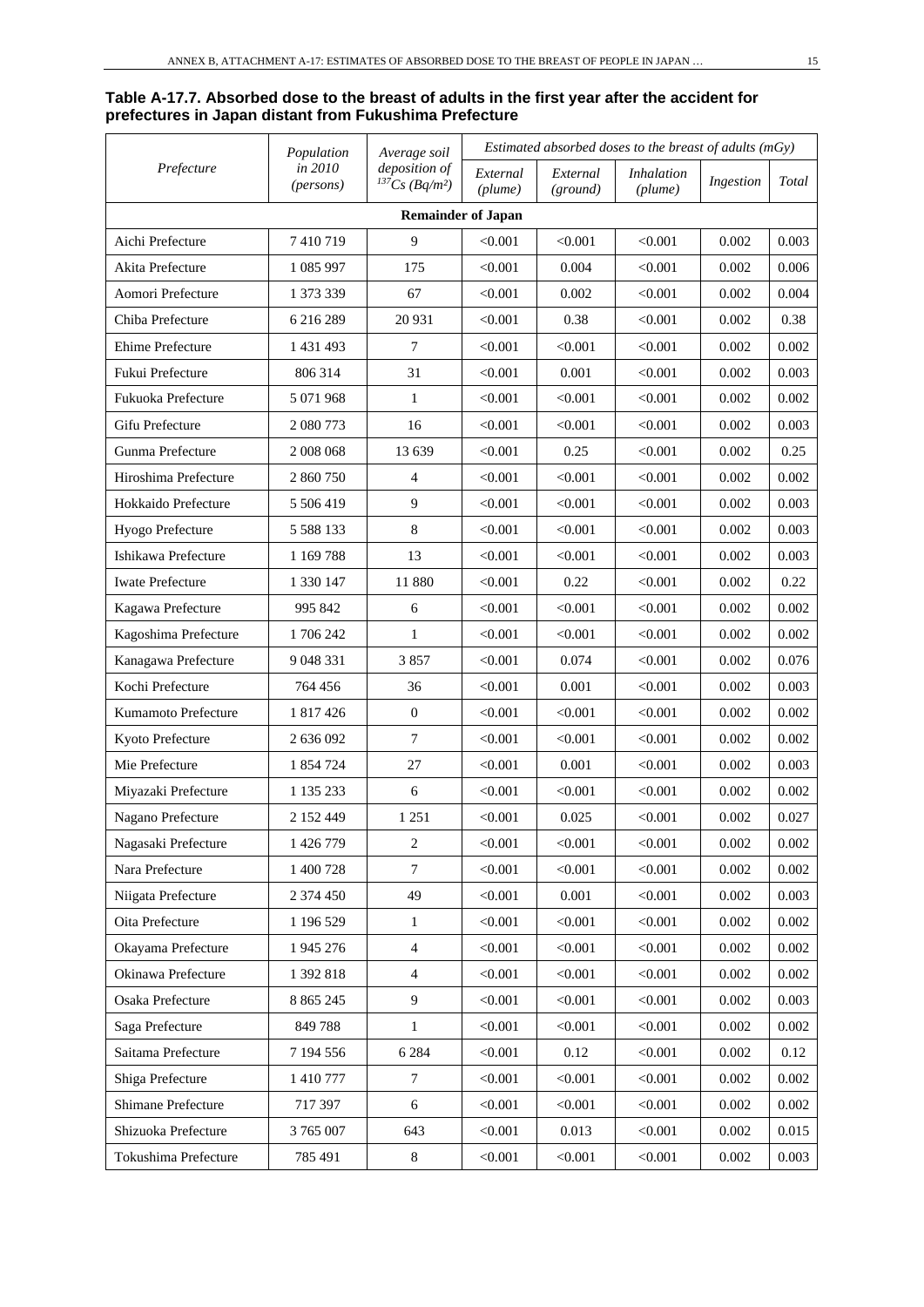| Prefecture                | Population<br><i>in 2010</i><br>( <i>persons</i> ) | Average soil                                     | Estimated absorbed doses to the breast of adults $(mGy)$ |                      |                              |           |       |  |
|---------------------------|----------------------------------------------------|--------------------------------------------------|----------------------------------------------------------|----------------------|------------------------------|-----------|-------|--|
|                           |                                                    | deposition of<br>$^{137}Cs$ (Bq/m <sup>2</sup> ) | External<br>(plume)                                      | External<br>(ground) | <i>Inhalation</i><br>(plume) | Ingestion | Total |  |
| Tokyo                     | 13 159 388                                         | 8499                                             | < 0.001                                                  | 0.16                 | < 0.001                      | 0.002     | 0.16  |  |
| <b>Tottori Prefecture</b> | 588 667                                            | 11                                               | < 0.001                                                  | < 0.001              | < 0.001                      | 0.002     | 0.003 |  |
| Toyama Prefecture         | 1 093 247                                          | 16                                               | < 0.001                                                  | < 0.001              | < 0.001                      | 0.002     | 0.003 |  |
| Wakayama Prefecture       | 1 002 198                                          | 10                                               | < 0.001                                                  | < 0.001              | < 0.001                      | 0.002     | 0.003 |  |
| Yamaguchi Prefecture      | 1451338                                            | 3                                                | < 0.001                                                  | < 0.001              | < 0.001                      | 0.002     | 0.002 |  |
| Yamanashi Prefecture      | 863 075                                            | 208                                              | < 0.001                                                  | 0.004                | < 0.001                      | 0.002     | 0.007 |  |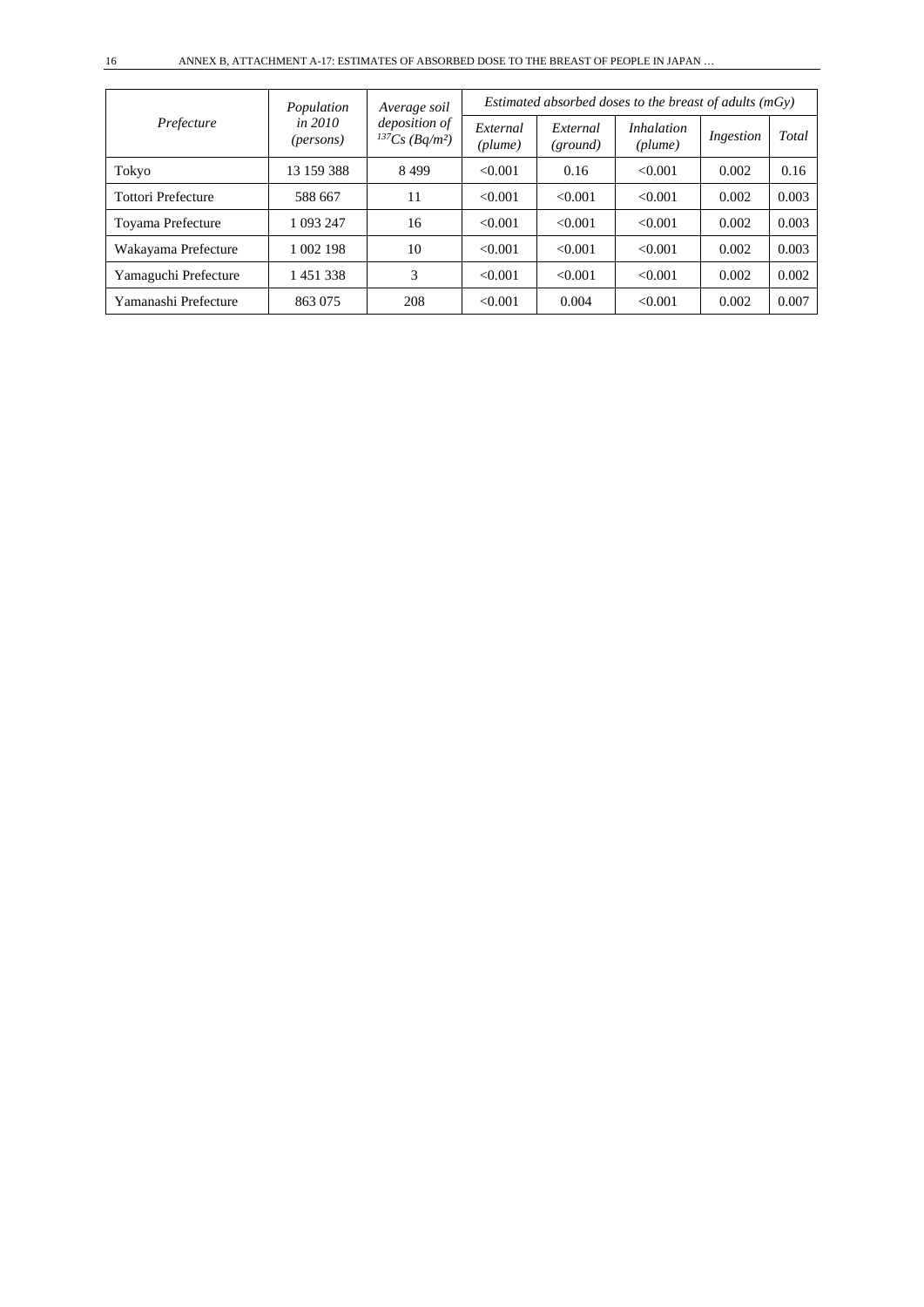#### **Table A-17.8. Average absorbed dose to the breast of 10-year-old children in the first year after the accident for prefectures in Japan distant from Fukushima Prefecture**

| Prefecture                | Population<br>in 2010 | Average soil                                       |                     |                      | Estimated absorbed doses to the breast of<br>10-year-old children (mGy) |           |       |  |  |
|---------------------------|-----------------------|----------------------------------------------------|---------------------|----------------------|-------------------------------------------------------------------------|-----------|-------|--|--|
|                           | (persons)             | deposition of<br>${}^{137}Cs$ (Bq/m <sup>2</sup> ) | External<br>(plume) | External<br>(ground) | <i>Inhalation</i><br>(plume)                                            | Ingestion | Total |  |  |
| <b>Remainder of Japan</b> |                       |                                                    |                     |                      |                                                                         |           |       |  |  |
| Aichi Prefecture          | 7410719               | 9                                                  | < 0.001             | < 0.001              | < 0.001                                                                 | 0.002     | 0.002 |  |  |
| Akita Prefecture          | 1 085 997             | 175                                                | < 0.001             | 0.004                | < 0.001                                                                 | 0.002     | 0.006 |  |  |
| Aomori Prefecture         | 1 373 339             | 67                                                 | < 0.001             | 0.002                | < 0.001                                                                 | 0.002     | 0.003 |  |  |
| Chiba Prefecture          | 6 216 289             | 20 931                                             | < 0.001             | 0.43                 | < 0.001                                                                 | 0.002     | 0.43  |  |  |
| Ehime Prefecture          | 1 431 493             | 7                                                  | < 0.001             | < 0.001              | < 0.001                                                                 | 0.002     | 0.002 |  |  |
| Fukui Prefecture          | 806 314               | 31                                                 | < 0.001             | 0.001                | < 0.001                                                                 | 0.002     | 0.002 |  |  |
| Fukuoka Prefecture        | 5 071 968             | $\mathbf{1}$                                       | < 0.001             | < 0.001              | < 0.001                                                                 | 0.002     | 0.002 |  |  |
| Gifu Prefecture           | 2 080 773             | 16                                                 | < 0.001             | < 0.001              | < 0.001                                                                 | 0.002     | 0.002 |  |  |
| Gunma Prefecture          | 2 008 068             | 13 639                                             | < 0.001             | 0.285                | < 0.001                                                                 | 0.002     | 0.287 |  |  |
| Hiroshima Prefecture      | 2 860 750             | 4                                                  | < 0.001             | < 0.001              | < 0.001                                                                 | 0.002     | 0.002 |  |  |
| Hokkaido Prefecture       | 5 506 419             | 9                                                  | < 0.001             | < 0.001              | < 0.001                                                                 | 0.002     | 0.002 |  |  |
| Hyogo Prefecture          | 5 5 8 1 3 3           | 8                                                  | < 0.001             | < 0.001              | < 0.001                                                                 | 0.002     | 0.002 |  |  |
| Ishikawa Prefecture       | 1 1 69 7 88           | 13                                                 | < 0.001             | < 0.001              | < 0.001                                                                 | 0.002     | 0.002 |  |  |
| <b>Iwate Prefecture</b>   | 1 330 147             | 11 880                                             | < 0.001             | 0.25                 | < 0.001                                                                 | 0.002     | 0.25  |  |  |
| Kagawa Prefecture         | 995 842               | 6                                                  | < 0.001             | < 0.001              | < 0.001                                                                 | 0.002     | 0.002 |  |  |
| Kagoshima Prefecture      | 1706242               | 1                                                  | < 0.001             | < 0.001              | < 0.001                                                                 | 0.002     | 0.002 |  |  |
| Kanagawa Prefecture       | 9 048 331             | 3857                                               | < 0.001             | 0.084                | < 0.001                                                                 | 0.002     | 0.085 |  |  |
| Kochi Prefecture          | 764 456               | 36                                                 | < 0.001             | 0.001                | < 0.001                                                                 | 0.002     | 0.002 |  |  |
| Kumamoto Prefecture       | 1 817 426             | $\mathbf{0}$                                       | < 0.001             | < 0.001              | < 0.001                                                                 | 0.002     | 0.002 |  |  |
| Kyoto Prefecture          | 2 636 092             | $\tau$                                             | < 0.001             | < 0.001              | < 0.001                                                                 | 0.002     | 0.002 |  |  |
| Mie Prefecture            | 1 854 724             | 27                                                 | < 0.001             | 0.001                | < 0.001                                                                 | 0.002     | 0.002 |  |  |
| Miyazaki Prefecture       | 1 135 233             | 6                                                  | < 0.001             | < 0.001              | < 0.001                                                                 | 0.002     | 0.002 |  |  |
| Nagano Prefecture         | 2 152 449             | 1 2 5 1                                            | < 0.001             | 0.028                | < 0.001                                                                 | 0.002     | 0.030 |  |  |
| Nagasaki Prefecture       | 1 426 779             | $\boldsymbol{2}$                                   | < 0.001             | < 0.001              | < 0.001                                                                 | 0.002     | 0.002 |  |  |
| Nara Prefecture           | 1 400 728             | $\overline{7}$                                     | < 0.001             | < 0.001              | < 0.001                                                                 | 0.002     | 0.002 |  |  |
| Niigata Prefecture        | 2 374 450             | 49                                                 | < 0.001             | 0.001                | < 0.001                                                                 | 0.002     | 0.003 |  |  |
| Oita Prefecture           | 1 196 529             | $\mathbf{1}$                                       | < 0.001             | < 0.001              | < 0.001                                                                 | 0.002     | 0.002 |  |  |
| Okayama Prefecture        | 1 945 276             | $\overline{4}$                                     | < 0.001             | < 0.001              | < 0.001                                                                 | 0.002     | 0.002 |  |  |
| Okinawa Prefecture        | 1 392 818             | $\overline{4}$                                     | < 0.001             | < 0.001              | < 0.001                                                                 | 0.002     | 0.002 |  |  |
| Osaka Prefecture          | 8 8 6 5 2 4 5         | $\overline{9}$                                     | < 0.001             | < 0.001              | < 0.001                                                                 | 0.002     | 0.002 |  |  |
| Saga Prefecture           | 849788                | $\mathbf{1}$                                       | < 0.001             | < 0.001              | < 0.001                                                                 | 0.002     | 0.002 |  |  |
| Saitama Prefecture        | 7 194 556             | 6 2 8 4                                            | < 0.001             | 0.13                 | < 0.001                                                                 | 0.002     | 0.14  |  |  |
| Shiga Prefecture          | 1 410 777             | 7                                                  | < 0.001             | < 0.001              | < 0.001                                                                 | 0.002     | 0.002 |  |  |
| Shimane Prefecture        | 717 397               | 6                                                  | < 0.001             | < 0.001              | < 0.001                                                                 | 0.002     | 0.002 |  |  |
| Shizuoka Prefecture       | 3 765 007             | 643                                                | < 0.001             | 0.015                | < 0.001                                                                 | 0.002     | 0.016 |  |  |
| Tokushima Prefecture      | 785 491               | $\,8\,$                                            | < 0.001             | < 0.001              | < 0.001                                                                 | 0.002     | 0.002 |  |  |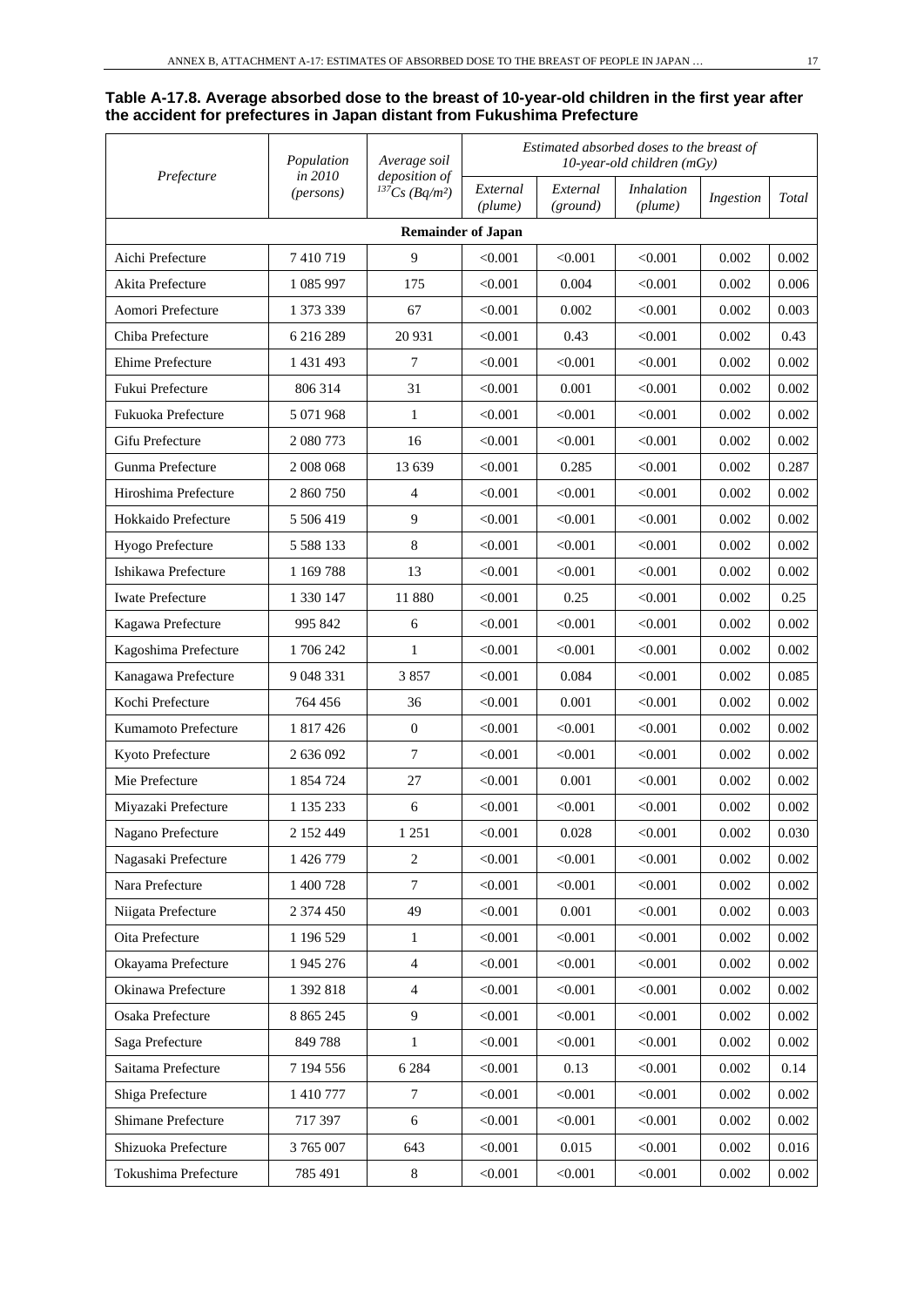| Prefecture                | Population<br>in $2010$<br>( <i>persons</i> ) | Average soil<br>deposition of<br>${}^{137}Cs$ (Bq/m <sup>2</sup> ) | Estimated absorbed doses to the breast of<br>$10$ -year-old children (mGy) |                      |                              |           |       |  |
|---------------------------|-----------------------------------------------|--------------------------------------------------------------------|----------------------------------------------------------------------------|----------------------|------------------------------|-----------|-------|--|
|                           |                                               |                                                                    | External<br>(plume)                                                        | External<br>(ground) | <i>Inhalation</i><br>(plume) | Ingestion | Total |  |
| Tokyo                     | 13 159 388                                    | 8499                                                               | < 0.001                                                                    | 0.18                 | < 0.001                      | 0.002     | 0.18  |  |
| <b>Tottori Prefecture</b> | 588 667                                       | 11                                                                 | < 0.001                                                                    | < 0.001              | < 0.001                      | 0.002     | 0.002 |  |
| Toyama Prefecture         | 1 093 247                                     | 16                                                                 | < 0.001                                                                    | < 0.001              | < 0.001                      | 0.002     | 0.002 |  |
| Wakayama Prefecture       | 1 002 198                                     | 10                                                                 | < 0.001                                                                    | < 0.001              | < 0.001                      | 0.002     | 0.002 |  |
| Yamaguchi Prefecture      | 1451338                                       | 3                                                                  | < 0.001                                                                    | < 0.001              | < 0.001                      | 0.002     | 0.002 |  |
| Yamanashi Prefecture      | 863 075                                       | 208                                                                | < 0.001                                                                    | 0.005                | < 0.001                      | 0.002     | 0.007 |  |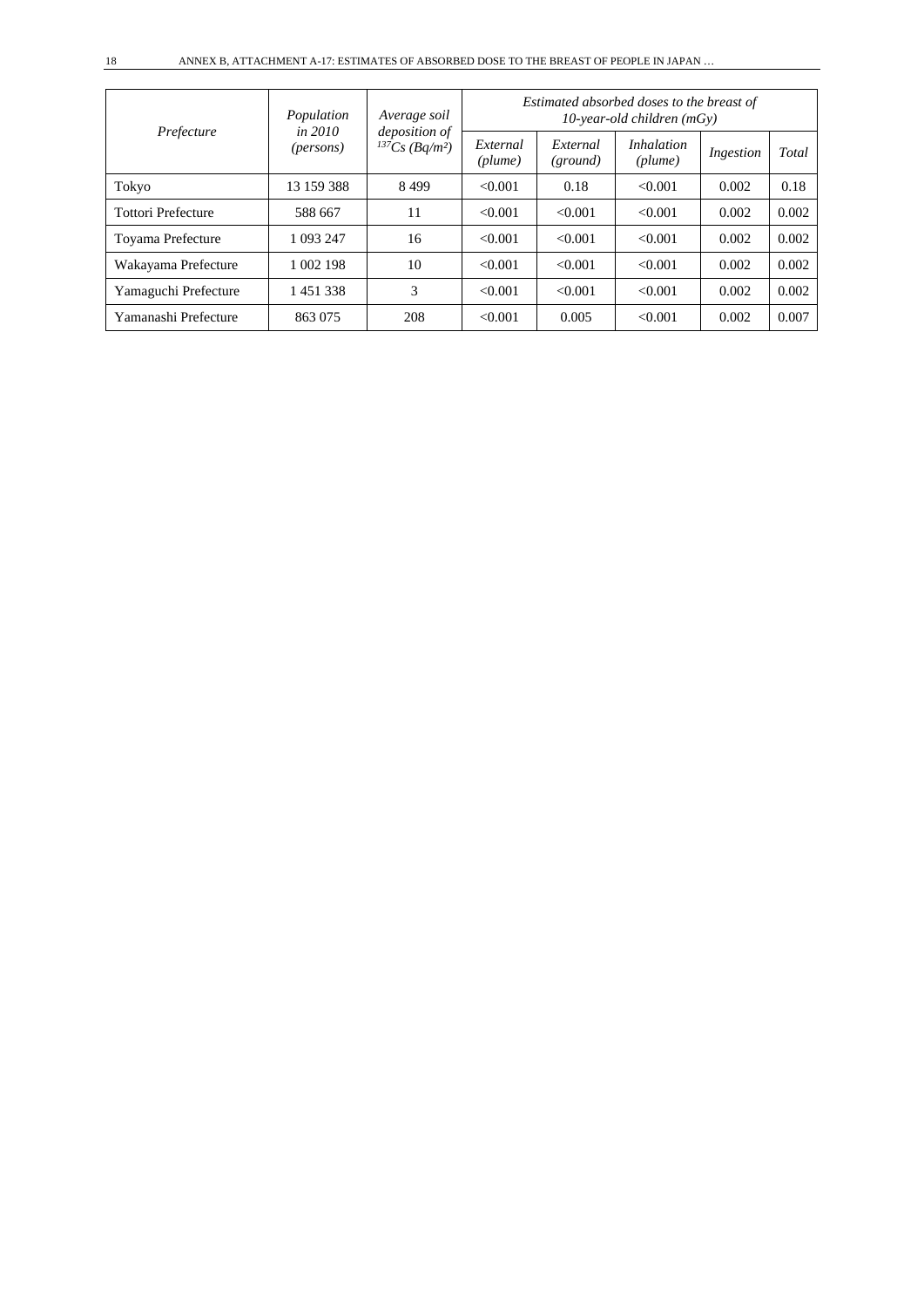#### **Table A-17.9. Absorbed doses to the breast of 1-year-old infants in the first year after the accident for prefectures in Japan distant from Fukushima Prefecture**

| Prefecture                | Population<br>in 2010 | Average soil                                     | Estimated absorbed doses to the breast of 1-year-old infants<br>(mGy) |                      |                              |           |       |  |  |
|---------------------------|-----------------------|--------------------------------------------------|-----------------------------------------------------------------------|----------------------|------------------------------|-----------|-------|--|--|
|                           | (persons)             | deposition of<br>$^{137}Cs$ (Bq/m <sup>2</sup> ) | External<br>(plume)                                                   | External<br>(ground) | <b>Inhalation</b><br>(plume) | Ingestion | Total |  |  |
| <b>Remainder of Japan</b> |                       |                                                  |                                                                       |                      |                              |           |       |  |  |
| Aichi Prefecture          | 7410719               | 9                                                | < 0.001                                                               | < 0.001              | < 0.001                      | 0.001     | 0.001 |  |  |
| Akita Prefecture          | 1 085 997             | 175                                              | < 0.001                                                               | 0.005                | < 0.001                      | 0.001     | 0.006 |  |  |
| Aomori Prefecture         | 1 373 339             | 67                                               | $<\!\!0.001$                                                          | 0.002                | < 0.001                      | 0.001     | 0.003 |  |  |
| Chiba Prefecture          | 6 216 289             | 20 931                                           | < 0.001                                                               | 0.51                 | < 0.001                      | 0.001     | 0.51  |  |  |
| Ehime Prefecture          | 1 431 493             | 7                                                | < 0.001                                                               | < 0.001              | < 0.001                      | 0.001     | 0.001 |  |  |
| Fukui Prefecture          | 806 314               | 31                                               | < 0.001                                                               | 0.001                | < 0.001                      | 0.001     | 0.002 |  |  |
| Fukuoka Prefecture        | 5 071 968             | 1                                                | < 0.001                                                               | < 0.001              | < 0.001                      | 0.001     | 0.001 |  |  |
| Gifu Prefecture           | 2 080 773             | 16                                               | $<\!\!0.001$                                                          | 0.001                | < 0.001                      | 0.001     | 0.001 |  |  |
| Gunma Prefecture          | 2008 068              | 13 639                                           | < 0.001                                                               | 0.34                 | < 0.001                      | 0.001     | 0.34  |  |  |
| Hiroshima Prefecture      | 2 860 750             | 4                                                | < 0.001                                                               | < 0.001              | < 0.001                      | 0.001     | 0.001 |  |  |
| Hokkaido Prefecture       | 5 506 419             | 9                                                | < 0.001                                                               | < 0.001              | < 0.001                      | 0.001     | 0.001 |  |  |
| Hyogo Prefecture          | 5 5 8 8 1 3 3         | 8                                                | < 0.001                                                               | < 0.001              | < 0.001                      | 0.001     | 0.001 |  |  |
| Ishikawa Prefecture       | 1 169 788             | 13                                               | $<\!\!0.001$                                                          | < 0.001              | < 0.001                      | 0.001     | 0.001 |  |  |
| <b>Iwate Prefecture</b>   | 1 330 147             | 11 880                                           | < 0.001                                                               | 0.29                 | < 0.001                      | 0.001     | 0.29  |  |  |
| Kagawa Prefecture         | 995 842               | 6                                                | < 0.001                                                               | < 0.001              | < 0.001                      | 0.001     | 0.001 |  |  |
| Kagoshima Prefecture      | 1706242               | 1                                                | < 0.001                                                               | < 0.001              | < 0.001                      | 0.001     | 0.001 |  |  |
| Kanagawa Prefecture       | 9 048 331             | 3857                                             | < 0.001                                                               | 0.099                | < 0.001                      | 0.001     | 0.099 |  |  |
| Kochi Prefecture          | 764 456               | 36                                               | < 0.001                                                               | 0.001                | < 0.001                      | 0.001     | 0.002 |  |  |
| Kumamoto Prefecture       | 1 817 426             | $\boldsymbol{0}$                                 | < 0.001                                                               | < 0.001              | < 0.001                      | 0.001     | 0.001 |  |  |
| Kyoto Prefecture          | 2 636 092             | 7                                                | < 0.001                                                               | < 0.001              | < 0.001                      | 0.001     | 0.001 |  |  |
| Mie Prefecture            | 1 854 724             | 27                                               | < 0.001                                                               | 0.001                | < 0.001                      | 0.001     | 0.002 |  |  |
| Miyazaki Prefecture       | 1 135 233             | 6                                                | < 0.001                                                               | < 0.001              | < 0.001                      | 0.001     | 0.001 |  |  |
| Nagano Prefecture         | 2 152 449             | 1 2 5 1                                          | < 0.001                                                               | 0.033                | < 0.001                      | 0.001     | 0.034 |  |  |
| Nagasaki Prefecture       | 1 426 779             | $\sqrt{2}$                                       | < 0.001                                                               | < 0.001              | < 0.001                      | 0.001     | 0.001 |  |  |
| Nara Prefecture           | 1 400 728             | 7                                                | < 0.001                                                               | < 0.001              | < 0.001                      | 0.001     | 0.001 |  |  |
| Niigata Prefecture        | 2 374 450             | 49                                               | < 0.001                                                               | 0.001                | < 0.001                      | 0.001     | 0.002 |  |  |
| Oita Prefecture           | 1 196 529             | $\mathbf{1}$                                     | < 0.001                                                               | < 0.001              | < 0.001                      | 0.001     | 0.001 |  |  |
| Okayama Prefecture        | 1 945 276             | $\overline{4}$                                   | < 0.001                                                               | < 0.001              | < 0.001                      | 0.001     | 0.001 |  |  |
| Okinawa Prefecture        | 1 392 818             | $\overline{4}$                                   | < 0.001                                                               | < 0.001              | < 0.001                      | 0.001     | 0.001 |  |  |
| Osaka Prefecture          | 8 8 6 5 2 4 5         | $\overline{9}$                                   | < 0.001                                                               | < 0.001              | < 0.001                      | 0.001     | 0.001 |  |  |
| Saga Prefecture           | 849 788               | $\mathbf{1}$                                     | < 0.001                                                               | < 0.001              | < 0.001                      | 0.001     | 0.001 |  |  |
| Saitama Prefecture        | 7 194 556             | 6 2 8 4                                          | < 0.001                                                               | 0.16                 | < 0.001                      | 0.001     | 0.16  |  |  |
| Shiga Prefecture          | 1 410 777             | 7                                                | < 0.001                                                               | < 0.001              | < 0.001                      | 0.001     | 0.001 |  |  |
| Shimane Prefecture        | 717 397               | 6                                                | < 0.001                                                               | < 0.001              | < 0.001                      | 0.001     | 0.001 |  |  |
| Shizuoka Prefecture       | 3 765 007             | 643                                              | < 0.001                                                               | 0.018                | < 0.001                      | 0.001     | 0.018 |  |  |
| Tokushima Prefecture      | 785 491               | $\,8\,$                                          | < 0.001                                                               | < 0.001              | < 0.001                      | 0.001     | 0.001 |  |  |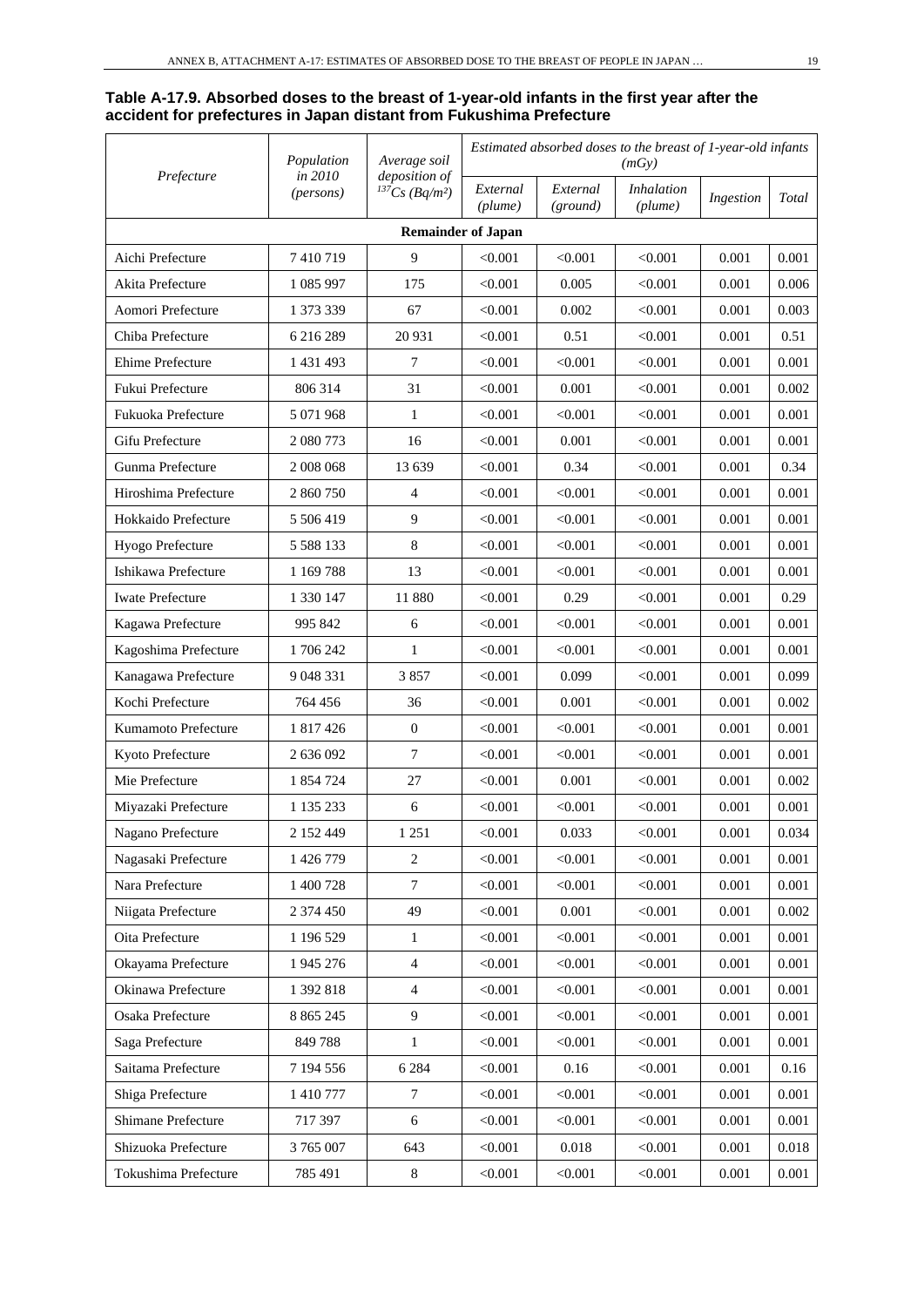| Prefecture                | Population<br>in 2010<br>( <i>persons</i> ) | Average soil<br><i>deposition</i> of<br>$^{137}Cs$ (Bq/m <sup>2</sup> ) | Estimated absorbed doses to the breast of 1-year-old infants<br>(mGy) |                      |                              |           |       |  |
|---------------------------|---------------------------------------------|-------------------------------------------------------------------------|-----------------------------------------------------------------------|----------------------|------------------------------|-----------|-------|--|
|                           |                                             |                                                                         | External<br>(plume)                                                   | External<br>(ground) | <i>Inhalation</i><br>(plume) | Ingestion | Total |  |
| Tokyo                     | 13 159 388                                  | 8499                                                                    | < 0.001                                                               | 0.21                 | < 0.001                      | 0.001     | 0.21  |  |
| <b>Tottori Prefecture</b> | 588 667                                     | 11                                                                      | < 0.001                                                               | < 0.001              | < 0.001                      | 0.001     | 0.001 |  |
| Toyama Prefecture         | 1 093 247                                   | 16                                                                      | < 0.001                                                               | 0.001                | < 0.001                      | 0.001     | 0.001 |  |
| Wakayama Prefecture       | 1 002 198                                   | 10                                                                      | < 0.001                                                               | < 0.001              | < 0.001                      | 0.001     | 0.001 |  |
| Yamaguchi Prefecture      | 1451338                                     | 3                                                                       | < 0.001                                                               | < 0.001              | < 0.001                      | 0.001     | 0.001 |  |
| Yamanashi Prefecture      | 863 075                                     | 208                                                                     | < 0.001                                                               | 0.006                | < 0.001                      | 0.001     | 0.007 |  |